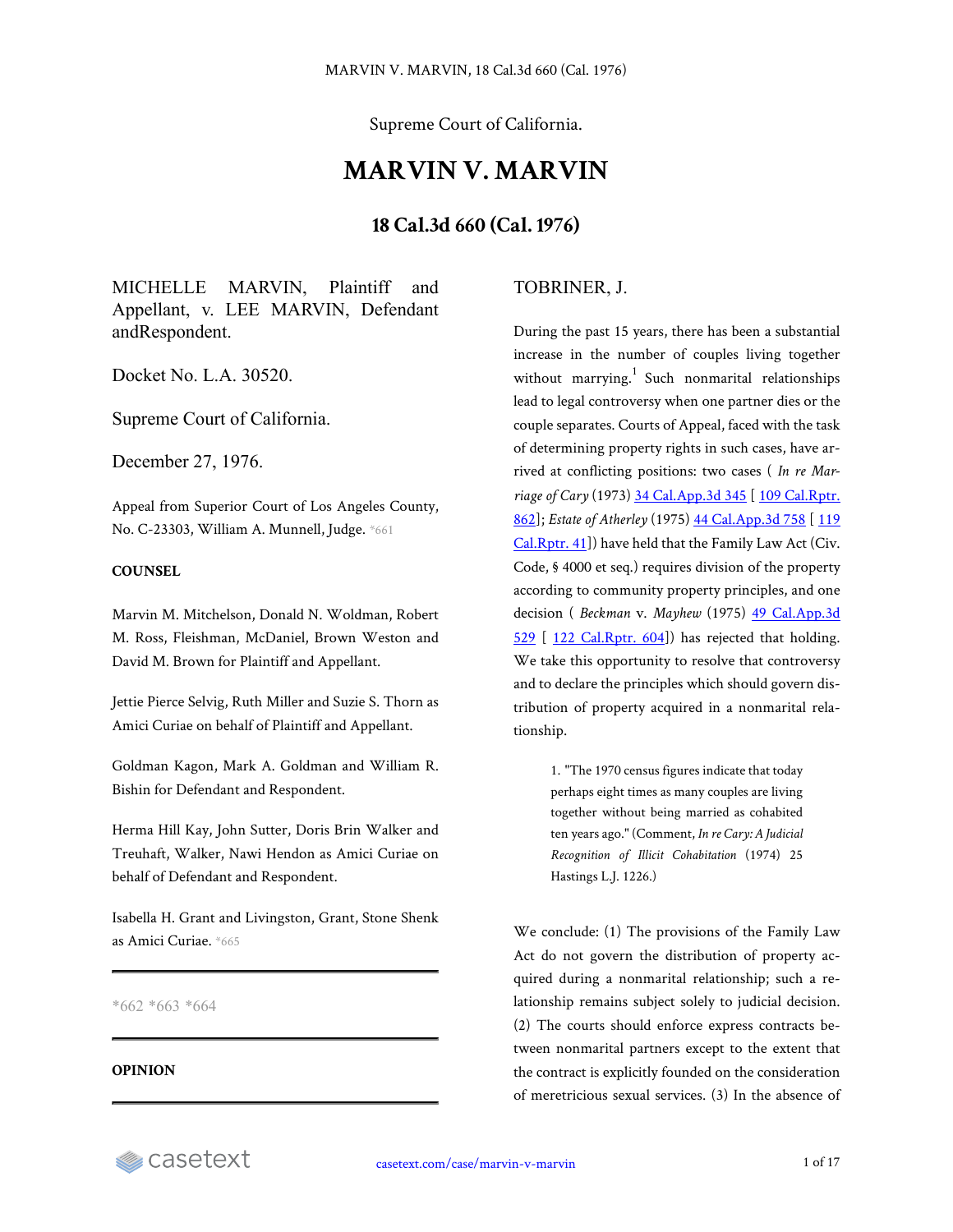an express contract, the courts should inquire into the conduct of the parties to determine whether that conduct demonstrates an implied contract, agreement of partnership or joint venture, or some other tacit understanding between the parties. The courts may also employ the doctrine of quantum meruit, or equitable remedies such as constructive or resulting trusts, when warranted by the facts of the case.

In the instant case plaintiff and defendant lived together for seven years without marrying; all property acquired during this period was taken in defendant's name. When plaintiff sued to enforce a contract under which she was entitled to half the property and to support payments, the trial court granted judgment on the pleadings for defendant, thus leaving him with all property accumulated by the couple during their relationship. Since the trial court denied plaintiff a trial on the merits of her claim, its decision conflicts with the principles stated above, and must be reversed. \*666

## **1.** *The factual setting of this appeal.*

**(1)** Since the trial court rendered judgment for defendant on the pleadings, we must accept the allegations of plaintiff's complaint as true, determining whether such allegations state, or can be amended to state, a cause of action. (See *Sullivan* v. *County of Los Angeles* (1974) 12 Cal.3d 710, [714-715,](https://casetext.com/case/sullivan-v-county-of-los-angeles#p714) fn. 3 [ 117 [Cal.Rptr.](https://casetext.com/case/sullivan-v-county-of-los-angeles) [241](https://casetext.com/case/sullivan-v-county-of-los-angeles), 527 [P.2d](https://casetext.com/case/sullivan-v-county-of-los-angeles) 865]; 4 Witkin, Cal. Procedure (2d ed. 1971) pp. 2817-2818.) We turn therefore to the specific allegations of the complaint.

Plaintiff avers that in October of 1964 she and defendant "entered into an oral agreement" that while "the parties lived together they would combine their efforts and earnings and would share equally any and all property accumulated as a result of their efforts whether individual or combined." Furthermore, they agreed to "hold themselves out to the general public as husband and wife" and that "plaintiff would further render her services as a companion, homemaker, housekeeper and cook to . . . defendant."

Shortly thereafter plaintiff agreed to "give up her lucrative career as an entertainer [and] singer" in order to "devote her full time to defendant . . . as a companion, homemaker, housekeeper and cook;" in return defendant agreed to "provide for all of plaintiff's financial support and needs for the rest of her life."

Plaintiff alleges that she lived with defendant from October of 1964 through May of 1970 and fulfilled her obligations under the agreement. During this period the parties as a result of their efforts and earnings acquired in defendant's name substantial real and personal property, including motion picture rights worth over \$1 million. In May of 1970, however, defendant compelled plaintiff to leave his household. He continued to support plaintiff until November of 1971, but thereafter refused to provide further support.

On the basis of these allegations plaintiff asserts two causes of action. The first, for declaratory relief, asks the court to determine her contract and property rights; the second seeks to impose a constructive trust upon one half of the property acquired during the course of the relationship.

Defendant demurred unsuccessfully, and then answered the complaint. **(2) (See fn. 2.)** Following extensive discovery and pretrial \*667 proceedings, the case came to trial. $^{2}$  Defendant renewed his attack on the complaint by a motion to dismiss. Since the parties had stipulated that defendant's marriage to Betty Marvin did not terminate until the filing of a final decree of divorce in January 1967, the trial court treated defendant's motion as one for judgment on the pleadings augmented by the stipulation.

> 2. When the case was called for trial, plaintiff asked leave to file an amended complaint. The proposed complaint added two causes of action for breach of contract against Santa Ana Records, a corporation not a party to the action, asserting that Santa Ana was an alter ego of defendant. The court denied leave to amend, and plaintiff claims that the ruling was

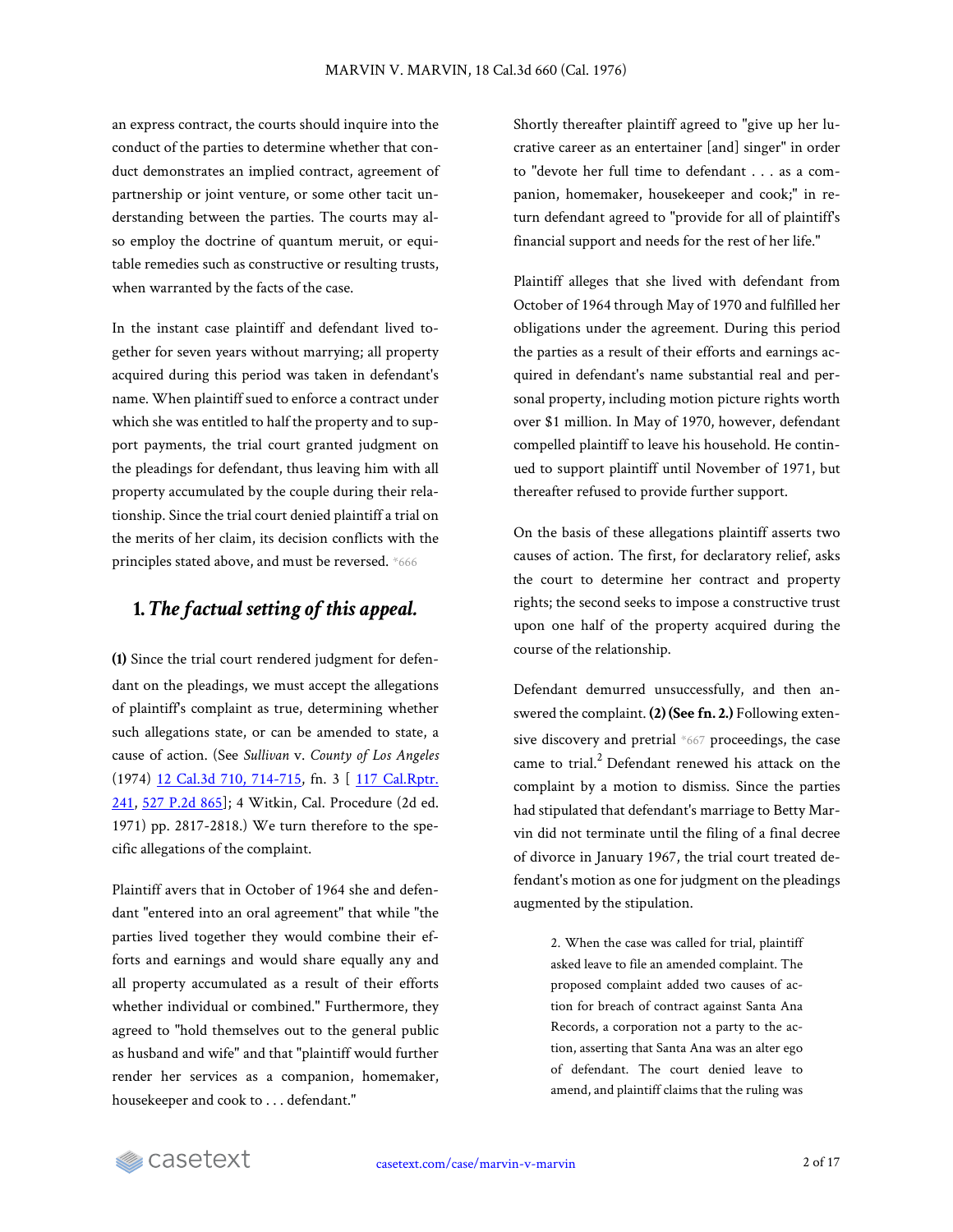an abuse of discretion. We disagree; plaintiff's argument was properly rejected by the Court of Appeal in the portion of its opinion quoted below.

No error was committed in denial of plaintiff's motion, made on the opening day set for trial, seeking leave to file a proposed amended complaint which would have added two counts and a new defendant to the action. As stated by plaintiff's counsel at the hearing, "[T]here is no question about it that we seek to amend the Complaint not on the eve of trial but on the day of trial."

In *Hayutin* v. *Weintraub,* 207 [Cal.App.2d](https://casetext.com/case/hayutin-v-weintraub) 497 [ 24 [Cal.Rptr.](https://casetext.com/case/hayutin-v-weintraub) 761], the court said at pages 508-509 in respect to such a motion that had it been granted, it "would have required a long continuance for the purpose of canvassing wholly new factual issues, a redoing of the elaborate discovery procedures previously had, all of which would have imposed upon defendant and his witnesses substantial inconvenience . . . and upon defendant needless and substantial additional expense. . . . The court did not err in denying leave to file the proposed amended complaint." (See also: *Nelson* v. *Specialty Records, Inc.,* 11 [Cal.App.3d](https://casetext.com/case/nelson-v-specialty-records-inc) 126, 138-139 [ 89 [Cal.Rptr.](https://casetext.com/case/nelson-v-specialty-records-inc) 540]; *Moss Estate Co.* v. *Adler,* 41 [Cal.2d](https://casetext.com/case/moss-estate-co-v-adler) 581, 585 [ 261 [P.2d](https://casetext.com/case/moss-estate-co-v-adler) 732]; *Vogel* v. *Thrifty Drug Co.,* 43 [Cal.2d](https://casetext.com/case/vogel-v-thrifty-drug-co) 184, 188 [ 272 [P.2d](https://casetext.com/case/vogel-v-thrifty-drug-co) 1].) "The ruling of the trial judge will not be disturbed upon appeal absent a showing by appellant of a clear abuse of discretion. [Citations.]" ( *Nelson* v. *Specialty Records, Inc., supra,* 11 Cal.App.3d at p. 139.) No such showing here appears.

After hearing argument the court granted defendant's motion and entered judgment for defendant. Plaintiff moved to set aside the judgment and asked leave to amend her complaint to allege that she and defendant reaffirmed their agreement after defendant's divorce was final. The trial court denied plaintiff's motion, and she appealed from the judgment.

## **2. (3a)** *Plaintiff's complaint states a cause of action for breach of an express contract.*

In *Trutalli* v. *Meraviglia* (1932) 215 [Cal.](https://casetext.com/case/trutalli-v-meraviglia) 698 [ 12 [P.2d](https://casetext.com/case/trutalli-v-meraviglia) [430](https://casetext.com/case/trutalli-v-meraviglia)] we established the principle that nonmarital partners may lawfully contract concerning the ownership of property acquired during the relationship. We reaffirmed this principle in *Vallera* v. *Vallera* (1943) 21 [Cal.2d](https://casetext.com/case/vallera-v-vallera-4) 681, 685 [ 134 [P.2d](https://casetext.com/case/vallera-v-vallera-4) 761], stating that "If a man and woman [who are not married] live together as husband and wife under an agreement to pool \*668 their earnings and share equally in their joint accumulations, equity will protect the interests of each in such property."

In the case before us plaintiff, basing her cause of action in contract upon these precedents, maintains that the trial court erred in denying her a trial on the merits of her contention. Although that court did not specify the ground for its conclusion that plaintiff's contractual allegations stated no cause of action, $^3$  defendant offers some four theories to sustain the ruling; we proceed to examine them.

> 3. The colloquy between court and counsel at argument on the motion for judgment on the pleadings suggests that the trial court held the 1964 agreement violated public policy because it derogated the community property rights of Betty Marvin, defendant's lawful wife. Plaintiff, however, offered to amend her complaint to allege that she and defendant reaffirmed their contract after defendant and Betty were divorced. The trial court denied leave to amend, a ruling which suggests that the court's judgment must rest upon some other ground than the assertion that the contract would injure Betty's property rights.

Defendant first and principally relies on the contention that the alleged contract is so closely related to the supposed "immoral" character of the relationship

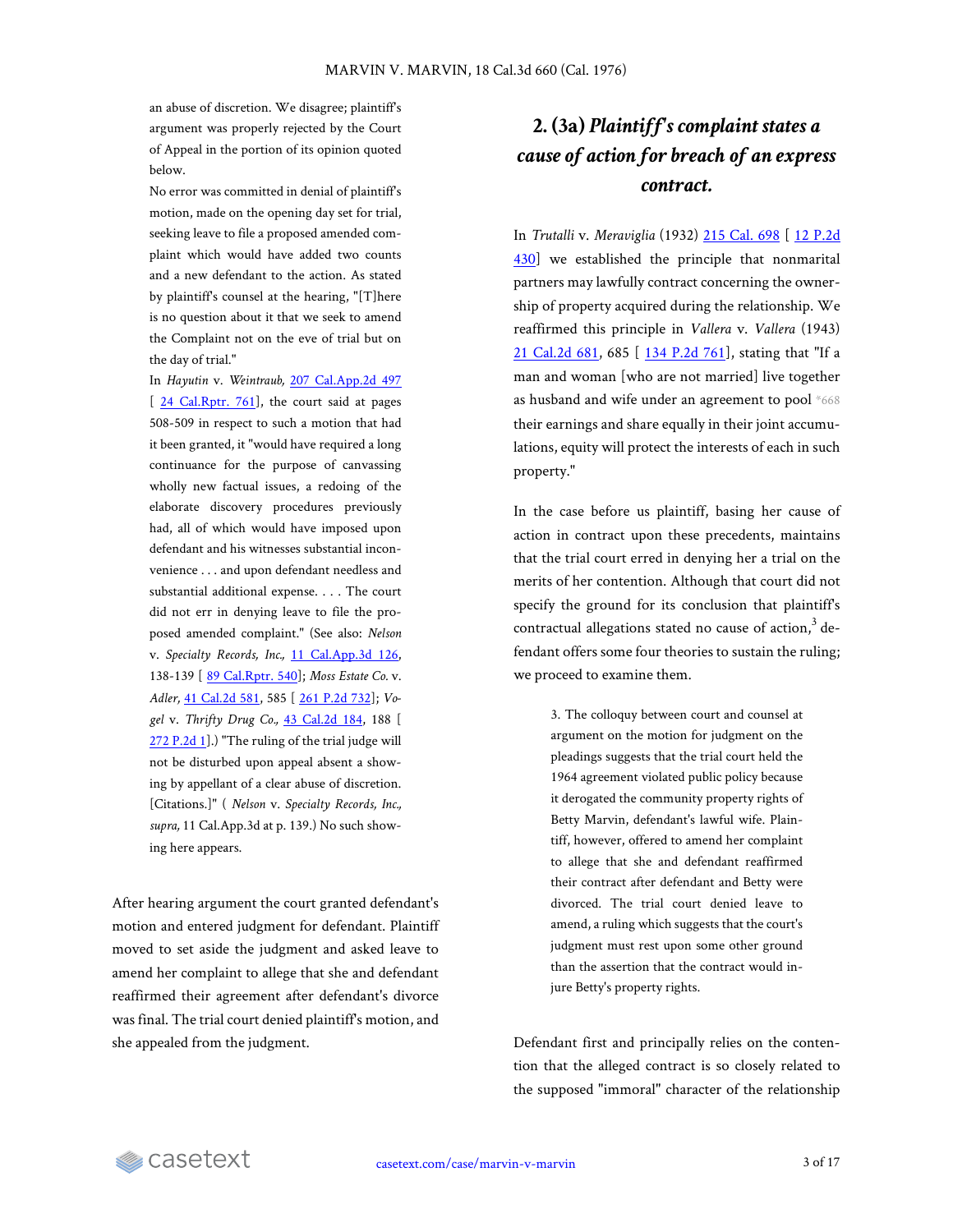between plaintiff and himself that the enforcement of the contract would violate public policy. $4$  He points to cases asserting that a contract between nonmarital partners is unenforceable if it is "involved in" an illicit relationship (see *Shaw* v. *Shaw* (1964) 227 [Cal.App.2d](https://casetext.com/case/shaw-v-shaw-7) [159](https://casetext.com/case/shaw-v-shaw-7), 164 [ 38 [Cal.Rptr.](https://casetext.com/case/shaw-v-shaw-7) 520] (dictum); *Garcia* v. *Venegas* (1951) 106 [Cal.App.2d](https://casetext.com/case/garcia-v-venegas) 364, 368 [ 235 [P.2d](https://casetext.com/case/garcia-v-venegas) 89] (dictum), or made in "contemplation" of such a relationship ( *Hill* v. *Estate of Westbrook* (1950) [95](https://casetext.com/case/hill-v-estate-of-westbrook-1) [Cal.App.2d](https://casetext.com/case/hill-v-estate-of-westbrook-1) 599, 602 [ 213 [P.2d](https://casetext.com/case/hill-v-estate-of-westbrook-1) 727]; see *Hill* v. *Estate of Westbrook* (1952) 39 [Cal.2d](https://casetext.com/case/hill-v-estate-of-westbrook) 458, 460 [ 247 [P.2d](https://casetext.com/case/hill-v-estate-of-westbrook) 19]; *Barlow* v. *Collins* (1958) 166 [Cal.App.2d](https://casetext.com/case/barlow-v-collins-4) 274, 277 [ 333 [P.2d](https://casetext.com/case/barlow-v-collins-4) 64] (dictum); *Bridges* v. *Bridges* (1954) [125](https://casetext.com/case/bridges-v-bridges-1) [Cal.App.2d](https://casetext.com/case/bridges-v-bridges-1) 359, 362 [ 270 [P.2d](https://casetext.com/case/bridges-v-bridges-1) 69] (dictum)). A review of the numerous California decisions concerning contracts between nonmarital \*669 partners, however, reveals that the courts have not employed such broad and uncertain standards to strike down contracts. The decisions instead disclose a narrower and more precise standard: a contract between nonmarital partners is unenforceable only *to the extent* that it *explicitly* rests upon the immoral and illicit consideration of meretricious sexual services.

> 4. Defendant also contends that the contract was illegal because it contemplated a violation of former Penal Code section 269a, which prohibited living "in a state of cohabitation and adultery." (§ 269a was repealed by Stats. 1975, ch. 71, eff. Jan. 1, 1976.) Defendant's standing to raise the issue is questionable because he alone was married and thus guilty of violating section 269a. Plaintiff, being unmarried could neither be convicted of adulterous cohabitation nor of aiding and abetting defendant's violation. (See *In re Cooper* (1912) 162 [Cal.](https://casetext.com/case/in-re-cooper-26) 81, 85-86 [ [121 P. 318\]](https://casetext.com/case/in-re-cooper-26).)

> The numerous cases discussing the contractual rights of unmarried couples have drawn no distinction between illegal relationships and lawful nonmarital relationships. (Cf. *Weak* v. *Weak* (1962) 202 [Cal.App.2d](https://casetext.com/case/weak-v-weak) 632, 639 [ [21](https://casetext.com/case/weak-v-weak) [Cal.Rptr.](https://casetext.com/case/weak-v-weak) 9] (bigamous marriage).) Moreover, even if we were to draw such a distinction — a

largely academic endeavor in view of the repeal of section 269a — defendant probably would not benefit; his relationship with plaintiff continued long after his divorce became final, and plaintiff sought to amend her complaint to assert that the parties reaffirmed their contract after the divorce.

In the first case to address this issue, *Trutalli* v. *Meraviglia, supra,* 215 [Cal.](https://casetext.com/case/trutalli-v-meraviglia) 698, the parties had lived together without marriage for 11 years and had raised two children. The man sued to quiet title to land he had purchased in his own name during this relationship; the woman defended by asserting an agreement to pool earnings and hold all property jointly. Rejecting the assertion of the illegality of the agreement, the court stated that "The fact that the parties to this action at the time they agreed to invest their earnings in property to be held jointly between them were living together in an unlawful relation, did not disqualify them from entering into a lawful agreement with each other, so long as such immoral relation was not made *a consideration* of their agreement." (Italics added.) (215 Cal. at pp. 701-702.)

In *Bridges* v. *Bridges, supra,* 125 [Cal.App.2d](https://casetext.com/case/bridges-v-bridges-1) 359 [ [270](https://casetext.com/case/bridges-v-bridges-1) [P.2d](https://casetext.com/case/bridges-v-bridges-1) 69], both parties were in the process of obtaining divorces from their erstwhile respective spouses. The two parties agreed to live together, to share equally in property acquired, and to marry when their divorces became final. The man worked as a salesman and used his savings to purchase properties. The woman kept house, cared for seven children, three from each former marriage and one from the nonmarital relationship, and helped construct improvements on the properties. When they separated, without marrying, the court awarded the woman one-half the value of the property. Rejecting the man's contention that the contract was illegal, the court stated that: "Nowhere is it expressly testified to by anyone that there was anything in the agreement for the pooling of assets and the sharing of accumulations that contemplated meretricious relations as any part of the consideration or as

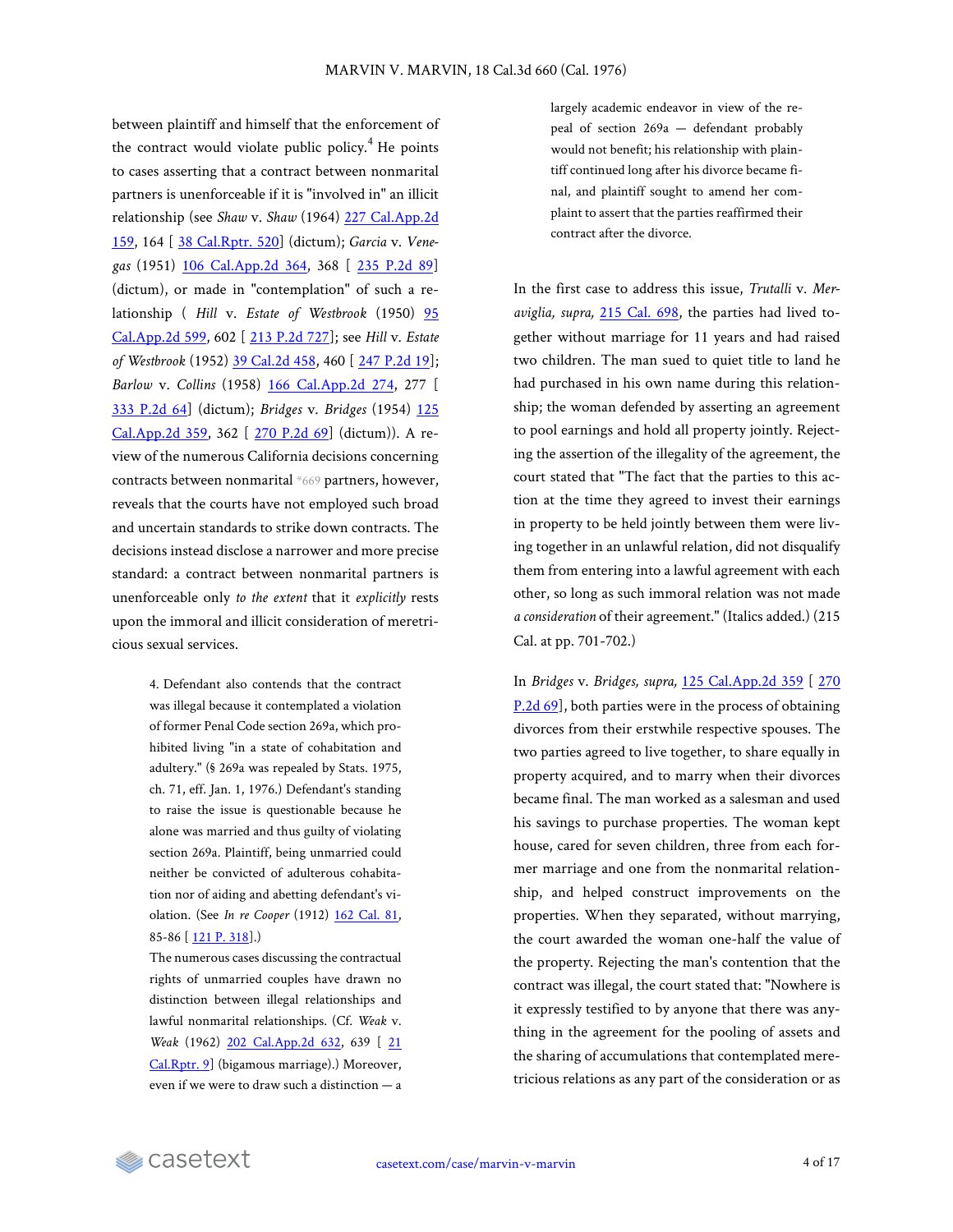any object of the agreement." (125 Cal.App. 2d at p. 363.)

*Croslin* v. *Scott* (1957) 154 [Cal.App.2d](https://casetext.com/case/croslin-v-scott) 767 [ 316 [P.2d](https://casetext.com/case/croslin-v-scott) [755](https://casetext.com/case/croslin-v-scott)] reiterates the rule established in *Trutalli* and *Bridges.* In *Croslin* the parties separated following a three-year nonmarital relationship. The woman then phoned the man, asked him to return to her, and suggested that he build them a house on a lot she owned. She agreed in return to place the property in joint ownership. The man built the house, and the parties lived there for \*670 several more years. When they separated, he sued to establish his interest in the property. Reversing a nonsuit, the Court of Appeal stated that "The mere fact that parties agree to live together in meretricious relationship does not necessarily make an agreement for disposition of property between them invalid. It is only when the property agreement is made in connection with the other agreement, or the illicit relationship is made a consideration of the property agreement, that the latter becomes illegal." (154 Cal.App.2d at p. 771.)

Numerous other cases have upheld enforcement of agreements between nonmarital partners in factual settings essentially indistinguishable from the present case. ( *In re Marriage of Foster* (1974) 42 [Cal.App.3d](https://casetext.com/case/in-re-marriage-of-foster-1) [577](https://casetext.com/case/in-re-marriage-of-foster-1) [ 117 [Cal.Rptr.](https://casetext.com/case/in-re-marriage-of-foster-1) 49]; *Weak* v. *Weak, supra,* [202](https://casetext.com/case/weak-v-weak#p639) [Cal.App.2d](https://casetext.com/case/weak-v-weak#p639) 632, 639; *Ferguson* v. *Schuenemann* (1959) 167 [Cal.App.2d](https://casetext.com/case/ferguson-v-schuenemann) 413 [ 334 [P.2d](https://casetext.com/case/ferguson-v-schuenemann) 668]; *Barlow* v. *Collins, supra,* 166 [Cal.App.2d](https://casetext.com/case/barlow-v-collins-4#p277) 274, 277-278; *Ferraro* v. *Ferraro* (1956) 146 [Cal.App.2d](https://casetext.com/case/ferraro-v-ferraro-1) 849 [ 304 [P.2d](https://casetext.com/case/ferraro-v-ferraro-1) 168]; *Cline* v. *Festersen* (1954) 128 [Cal.App.2d](https://casetext.com/case/cline-v-festersen) 380 [ 275 [P.2d](https://casetext.com/case/cline-v-festersen) 149]; *Profit* v. *Profit* (1953) 117 [Cal.App.2d](https://casetext.com/case/profit-v-profit) 126 [ 255 [P.2d](https://casetext.com/case/profit-v-profit) [25](https://casetext.com/case/profit-v-profit)]; *Garcia* v. *Venegas, supra,* 106 [Cal.App.2d](https://casetext.com/case/garcia-v-venegas) 364; *Padilla* v. *Padilla* (1940) 38 [Cal.App.2d](https://casetext.com/case/padilla-v-padilla-1) 319 [ 100 [P.2d](https://casetext.com/case/padilla-v-padilla-1) [1093\]](https://casetext.com/case/padilla-v-padilla-1); *Bacon* v. *Bacon* (1937) 21 [Cal.App.2d](https://casetext.com/case/bacon-v-bacon-12) 540 [ [69](https://casetext.com/case/bacon-v-bacon-12) P.2d  $884$ ].)<sup>5</sup>

> 5. Defendant urges that all of the cited cases, with the possible exception of *In re Marriage of Foster, supra,* 42 [Cal.App.3d](https://casetext.com/case/in-re-marriage-of-foster-1) 577 and *Bridges* v. *Bridges, supra,* 125 [Cal.App.2d](https://casetext.com/case/bridges-v-bridges-1) 359, can be dis-

tinguished on the ground that the partner seeking to enforce the contract contributed either property or services additional to ordinary homemaking services. No case, however, suggests that a pooling agreement in which one partner contributes only homemaking services is invalid, and dictum in *Hill* v. *Estate of Westbrook, supra,* 95 [Cal.App.2d](https://casetext.com/case/hill-v-estate-of-westbrook-1) 599, 603 [ 213 [P.2d](https://casetext.com/case/hill-v-estate-of-westbrook-1) 727] states the opposite. A promise to perform homemaking services is, of course, a lawful and adequate consideration for a contract (see *Taylor* v. *Taylor* (1954) [66](https://casetext.com/case/taylor-v-taylor-58) [Cal.App.2d](https://casetext.com/case/taylor-v-taylor-58) 390, 398  $[152 P.2d 480]$  $[152 P.2d 480]$  $[152 P.2d 480]$   $-$  otherwise those engaged in domestic employment could not sue for their wages — and defendant advances no reason why his proposed distinction would justify denial of enforcement to contracts supported by such consideration. (See *Tyranski* v. *Piggins* (1973) 44 Mich. App. 570 [ [205 N.W.2d 595](https://casetext.com/case/tyranski-v-piggins), 597].)

Although the past decisions hover over the issue in the somewhat wispy form of the figures of a Chagall painting, we can abstract from those decisions a clear and simple rule. **(4)** The fact that a man and woman live together without marriage, and engage in a sexual relationship, does not in itself invalidate agreements between them relating to their earnings, property, or expenses. Neither is such an agreement invalid merely because the parties may have contemplated the creation or continuation of a nonmarital relationship when they entered into it. Agreements between nonmarital partners fail only to the extent that they \*671 rest upon a consideration of meretricious sexual services. Thus the rule asserted by defendant, that a contract fails if it is "involved in" or made "in contemplation" of a nonmarital relationship, cannot be reconciled with the decisions.

The three cases cited by defendant which have *declined* to enforce contracts between nonmarital partners involved consideration that *was* expressly founded upon an illicit sexual services. In *Hill* v. *Estate of Westbrook, supra,* 95 [Cal.App.2d](https://casetext.com/case/hill-v-estate-of-westbrook-1) 599, the woman promised to keep house for the man, to live with him as man and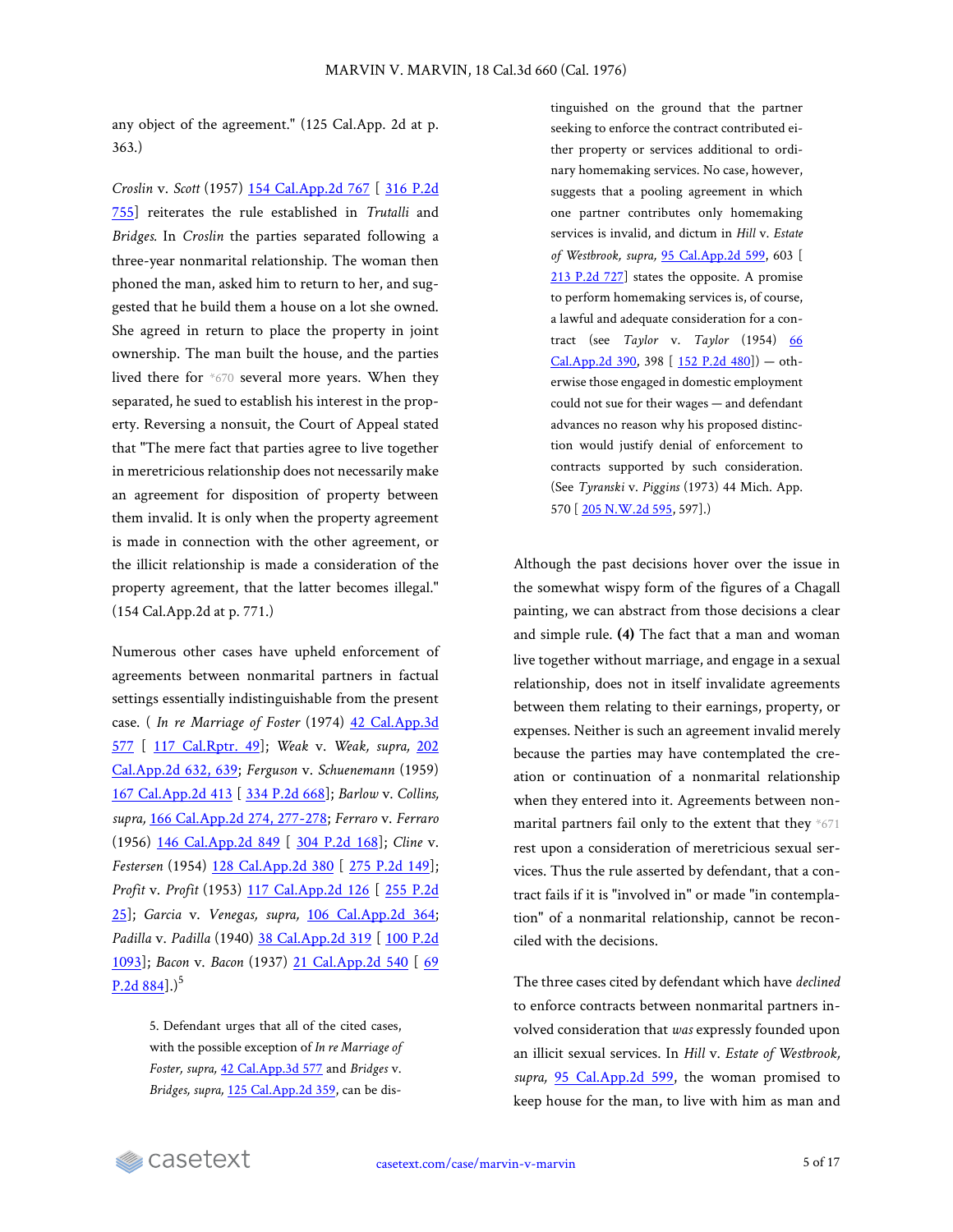wife, and to bear his children; the man promised to provide for her in his will, but died without doing so. Reversing a judgment for the woman based on the reasonable value of her services, the Court of Appeal stated that "the action is predicated upon a claim which seeks, among other things, the reasonable value of living with decedent in meretricious relationship and bearing him two children. . . . The law does not award compensation for living with a man as a concubine and bearing him children. . . . As the judgment is at least in part, for the value of the claimed services for which recovery cannot be had, it must be reversed." (95 Cal.App.2d at p. 603.) Upon retrial, the trial court found that it could not sever the contract and place an independent value upon the legitimate services performed by claimant. We therefore affirmed a judgment for the estate. ( *Hill* v. *Estate of Westbrook* (1952) [39 Cal.2d 458](https://casetext.com/case/hill-v-estate-of-westbrook) [ [247 P.2d 19](https://casetext.com/case/hill-v-estate-of-westbrook)].)

In the only other cited decision refusing to enforce a contract, *Updeck* v. *Samuel* (1954) 123 [Cal.App.2d](https://casetext.com/case/updeck-v-samuel) 264 [  $266$  [P.2d](https://casetext.com/case/updeck-v-samuel) 822], the contract "was based on the consideration that the parties live together as husband and wife." (123 Cal.App.2d at p. 267.) Viewing the contract as calling for adultery, the court held it illegal.<sup>6</sup> \*672

> 6. Although not cited by defendant, the only California precedent which supports his position is *Heaps* v. *Toy* (1942) 54 [Cal.App.2d](https://casetext.com/case/heaps-v-toy) 178 [ 128 [P.2d](https://casetext.com/case/heaps-v-toy) 813]. In that case the woman promised to leave her job, to refrain from marriage, to be a companion to the man, and to make a permanent home for him; he agreed to support the woman and her child for life. The Court of Appeal held the agreement invalid as a contract in restraint of marriage (Civ. Code, § 1676) and, alternatively, as "contrary to good morals" (Civ. Code, § 1607). The opinion does not state that sexual relations formed any part of the consideration for the contract, nor explain how — unless the contract called for sexual relations — the woman's employment as a companion and housekeeper

could be contrary to good morals.

The alternative holding in *Heaps* v. *Toy, supra,* finding the contract in that case contrary to good morals, is inconsistent with the numerous California decisions upholding contracts between nonmarital partners when such contracts are not founded upon an illicit consideration, and is therefore disapproved.

The decisions in the *Hill* and *Updeck* cases thus demonstrate that a contract between nonmarital partners, even if expressly made in contemplation of a common living arrangement, is invalid only if sexual acts form an inseparable part of the consideration for the agreement. In sum, a court will not enforce a contract for the pooling of property and earnings if it is explicitly and inseparably based upon services as a paramour. The Court of Appeal opinion in *Hill,* however, indicates that even if sexual services are part of the contractual consideration, any *severable* portion of the contract supported by independent consideration will still be enforced.

The principle that a contract between nonmarital partners will be enforced unless expressly and inseparably based upon an illicit consideration of sexual services not only represents the distillation of the decisional law, but also offers a far more precise and workable standard than that advocated by defendant. Our recent decision in *In re Marriage of Dawley* (1976) [17](https://casetext.com/case/in-re-marriage-of-dawley) [Cal.3d](https://casetext.com/case/in-re-marriage-of-dawley) 342 [ 131 [Cal.Rptr.](https://casetext.com/case/in-re-marriage-of-dawley) 3, 551 [P.2d](https://casetext.com/case/in-re-marriage-of-dawley) 323] offers a close analogy. Rejecting the contention that an antenuptial agreement is invalid if the parties contemplated a marriage of short duration, we pointed out in *Dawley* that a standard based upon the subjective contemplation of the parties is uncertain and unworkable; such a test, we stated, "might invalidate virtually all antenuptial agreements on the ground that the parties contemplated dissolution . . . but it provides no principled basis for determining which antenuptial agree-ments offend public policy and which do not." ([17](https://casetext.com/case/in-re-marriage-of-dawley#p352) [Cal.3d 342, 352](https://casetext.com/case/in-re-marriage-of-dawley#p352).)

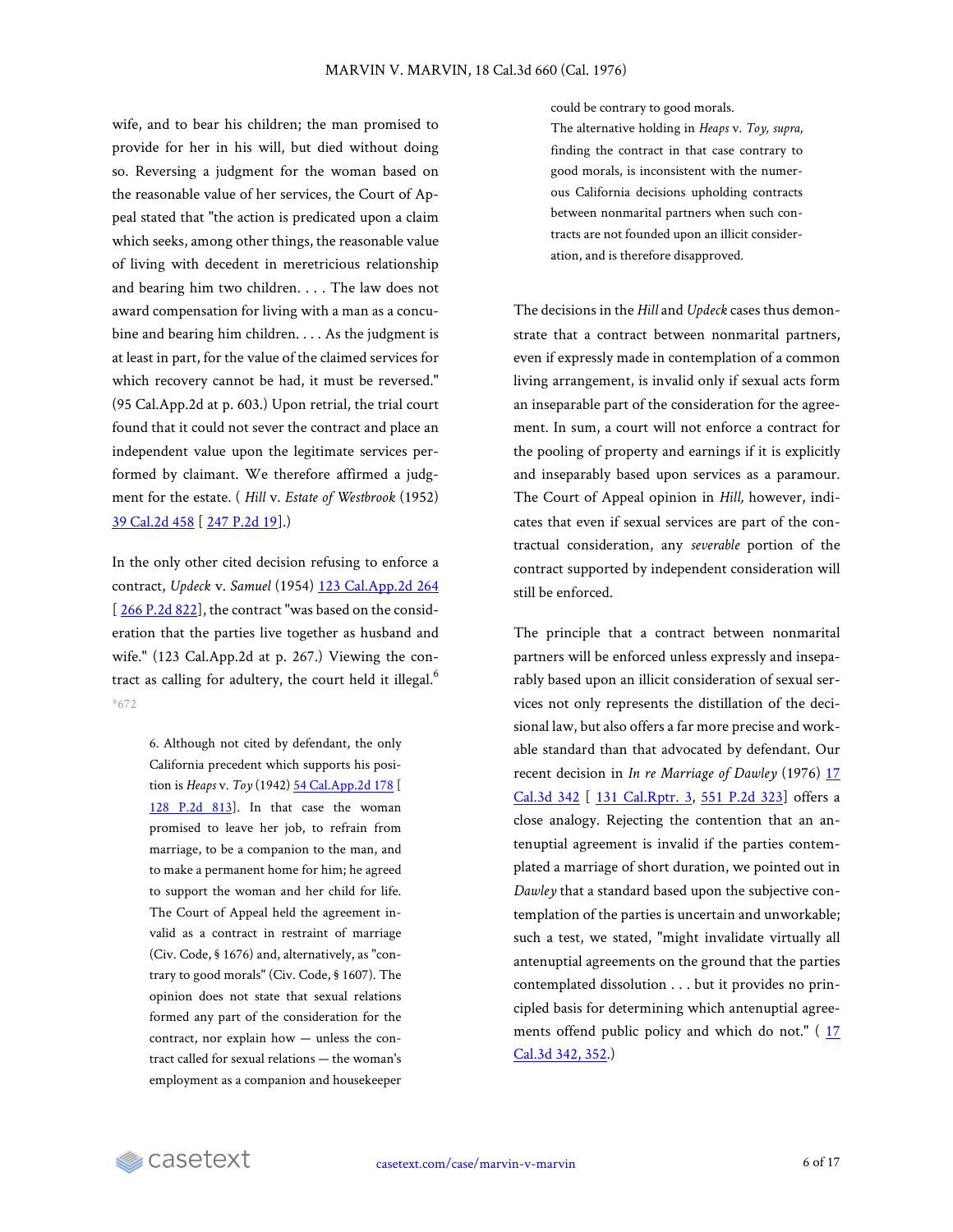Similarly, in the present case a standard which inquires whether an agreement is "involved" in or "contemplates" a nonmarital relationship is vague and unworkable. Virtually all agreements between nonmarital partners can be said to be "involved" in some sense in the fact of their mutual sexual relationship, or to "contemplate" the existence of that relationship. Thus defendant's proposed standards, if taken literally, might invalidate all agreements between nonmarital partners, a result no one favors. Moreover, those standards offer no basis to distinguish between valid and invalid agreements. By looking not to such uncertain tests, but only to the consideration underlying the agreement, we provide the parties and the courts with a practical guide to determine when an agreement between nonmarital partners should be enforced.

**(5)** Defendant secondly relies upon the ground suggested by the trial court: that the 1964 contract violated public policy because it impaired \*673 the community property rights of Betty Marvin, defendant's lawful wife. Defendant points out that his earnings while living apart from his wife before rendition of the interlocutory decree were community property under 1964 statutory law (former Civ. Code, §§ 169, 169.2)<sup>7</sup> and that defendant's agreement with plaintiff purported to transfer to her a half interest in that community property. But whether or not defendant's contract with plaintiff exceeded his authority as manager of the community property (see former Civ. Code, § 172), defendant's argument fails for the reason that an improper transfer of community property is not void *ab initio,* but merely voidable at the instance of the aggrieved spouse. See *Ballinger* v. *Ballinger* (1937) [9](https://casetext.com/case/ballinger-v-ballinger-2) [Cal.2d](https://casetext.com/case/ballinger-v-ballinger-2) 330, 334 [ 70 [P.2d](https://casetext.com/case/ballinger-v-ballinger-2) 629; *Trimble* v. *Trimble* (1933) [219 Cal. 340](https://casetext.com/case/trimble-v-trimble), 344 [ [26 P.2d 477](https://casetext.com/case/trimble-v-trimble)].)

> 7. Sections 169 and 169.2 were replaced in 1970 by Civil Code section 5118 In 1972 section 5118 was amended to provide that the earnings and accumulations of *both* spouses "while living separate and apart from the other

spouse, are the separate property of the spouse."

In the present case Betty Marvin, the aggrieved spouse, had the opportunity to assert her community property rights in the divorce action. (See *Babbitt* v. *Babbitt* (1955) 44 [Cal.2d](https://casetext.com/case/babbitt-v-babbitt) 289, 293 [ 282 [P.2d](https://casetext.com/case/babbitt-v-babbitt) 1].) The interlocutory and final decrees in that action fix and limit her interest. Enforcement of the contract between plaintiff and defendant against property awarded to defendant by the divorce decree will not impair any right of Betty's, and thus is not on that account violative of public policy.<sup>8</sup> **(6)** Defendant's third contention is noteworthy for the lack of authority advanced in its support. He contends that enforcement of the oral agreement between plaintiff and himself is barred by Civil Code section 5134, which provides that "All contracts for marriage settlements must be in writing. . . ." A marriage settlement, however, is an agreement in contemplation of marriage in which each party agrees to release or modify the property rights which would otherwise arise from the marriage. (See *Corker* v. *Corker* (1891) 87 Cal. 643, 648 [25 P. 922].) The \*674 contract at issue here does not conceivably fall within that definition, and thus is beyond the compass of section 5134<sup>9</sup> (7) Defendant finally argues that enforcement of the contract is barred by Civil Code section 43.5, subdivision (d), which provides that "No cause of action arises for . . . breach of promise of marriage." This rather strained contention proceeds from the premise that a promise of marriage impliedly includes a promise to support and to pool property acquired after marriage (see *Boyd* v. *Boyd* (1964) 228 [Cal.App.2d](https://casetext.com/case/boyd-v-boyd-23) 374 [ 39 [Cal.Rptr.](https://casetext.com/case/boyd-v-boyd-23) 400] ) to the conclusion that pooling and support agreements not part of or accompanied by promise of marriage are barred by the section. We conclude that section 43.5 is not reasonably susceptible to the interpretation advanced by defendant, a conclusion demonstrated by the fact that since section 43.5 was enacted in 1939, numerous cases have enforced pooling agreements between nonmarital partners, and in none did court or counsel refer to section 43.5 (3b) In summary,

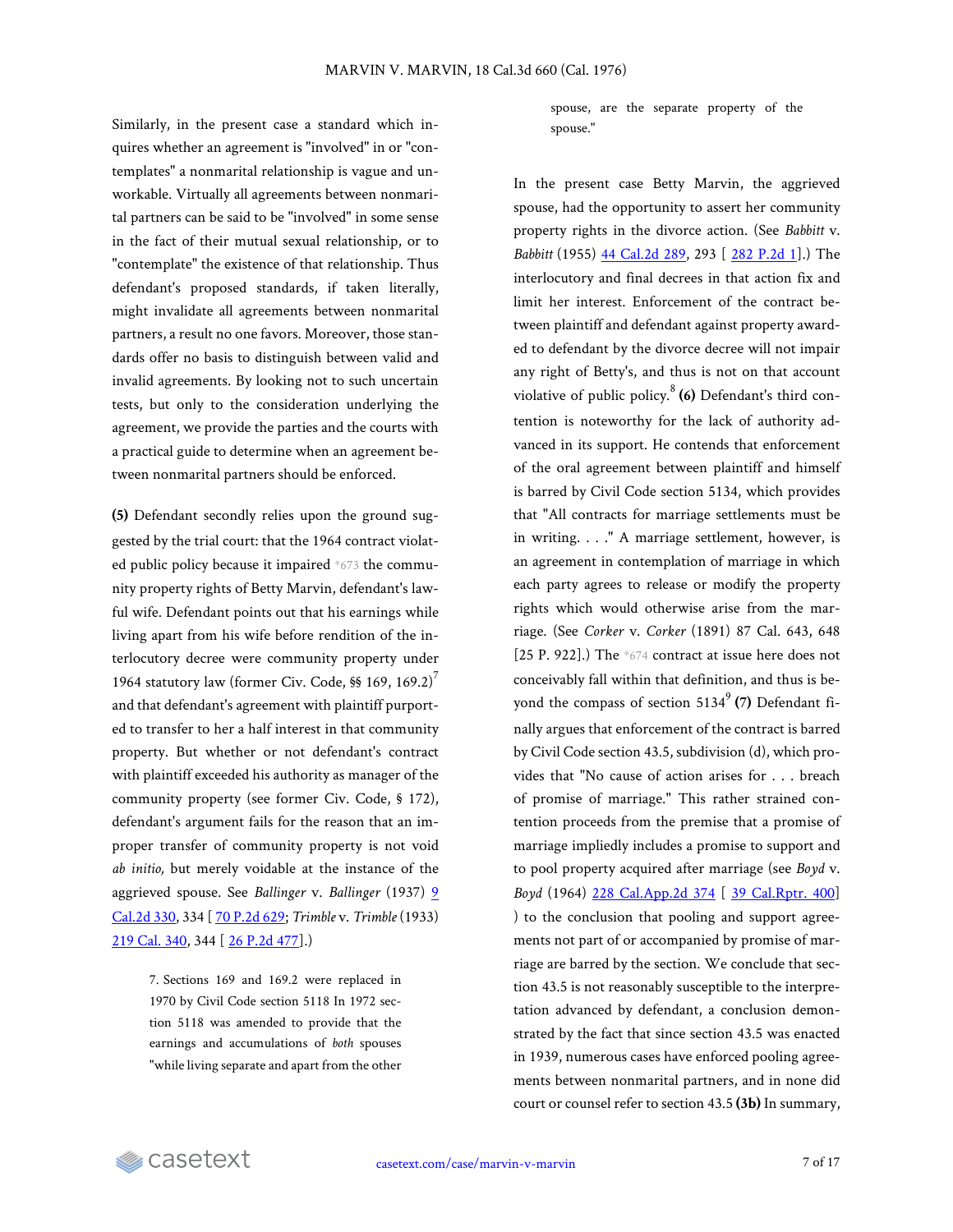we base our opinion on the principle that adults who voluntarily live together and engage in sexual relations are nonetheless as competent as any other persons to contract respecting their earnings and property rights. Of course, they cannot lawfully contract to pay for the performance of sexual services, for such a contract is, in essence, an agreement for prostitution and unlawful for that reason. But they may agree to pool their earnings and to hold all property acquired during the relationship in accord with the law governing community property; conversely they may agree that each partner's earnings and the property acquired from those earnings remains the separate property of the earning partner.<sup>10</sup> So long as the agreement does not rest upon illicit meretricious consideration, the parties may order their economic affairs as they choose, and no policy precludes the courts from enforcing such agreements.

> 8. Defendant also contends that the contract is invalid as an agreement to promote or encourage divorce. (See 1 Witkin, Summary of Cal. Law (8th ed.) pp. 390-392 and cases there cited.) The contract between plaintiff and defendant did not, however, by its terms require defendant to divorce Betty, nor reward him for so doing. Moreover, the principle on which defendant relies does not apply when the marriage in question is beyond redemption ( *Glickman* v. *Collins* (1975) 13 [Cal.3d](https://casetext.com/case/glickman-v-collins) 852, 858-859 [ 120 [Cal.Rptr.](https://casetext.com/case/glickman-v-collins) 76, 533 [P.2d](https://casetext.com/case/glickman-v-collins) 204]); whether or not defendant's marriage to Betty was beyond redemption when defendant contracted with plaintiff is obviously a question of fact which cannot be resolved by judgment on the pleadings.

> 9. Our review of the many cases enforcing agreements between nonmarital partners reveals that the majority of such agreements were oral. In two cases ( *Ferguson* v. *Schuenemann, supra,* 167 [Cal.App.2d](https://casetext.com/case/ferguson-v-schuenemann) 413; *Cline* v. *Festersen, supra,* 128 [Cal.App.2d](https://casetext.com/case/cline-v-festersen) 380), the court

expressly rejected defenses grounded upon the statute of frauds.

10. A great variety of other arrangements are possible. The parties might keep their earnings and property separate, but agree to compensate one party for services which benefit the other. They may choose to pool only part of their earnings and property, to form a partnership or joint venture, or to hold property acquired as joint tenants or tenants in common, or agree to any other such arrangement. (See generally Weitzman, *Legal Regulation of Marriage: Tradition and Change* (1974) 62 Cal.L.Rev. 1169.)

In the present instance, plaintiff alleges that the parties agreed to pool their earnings, that they contracted to share equally in all property \*675 acquired, and that defendant agreed to support plaintiff. The terms of the contract as alleged do not rest upon any unlawful consideration. We therefore conclude that the complaint furnishes a suitable basis upon which the trial court can render declaratory relief. (See 3 Witkin, Cal. Procedure (2d ed.) pp. 2335-2336.) The trial court consequently erred in granting defendant's motion for judgment on the pleadings.

# **3. (8a)** *Plaintiff's complaint can be amended to state a cause of action founded upon theories of implied contract or equitable relief.*

As we have noted, both causes of action in plaintiff's complaint allege an express contract; neither assert any basis for relief independent from the contract. In *In re Marriage of Cary, supra,* 34 [Cal.App.3d](https://casetext.com/case/in-re-marriage-of-cary) 345, however, the Court of Appeal held that, in view of the policy of the Family Law Act, property accumulated by nonmarital partners in an actual family relationship should be divided equally. Upon examining the *Cary* opinion, the parties to the present case realized that plaintiff's alleged relationship with defendant might

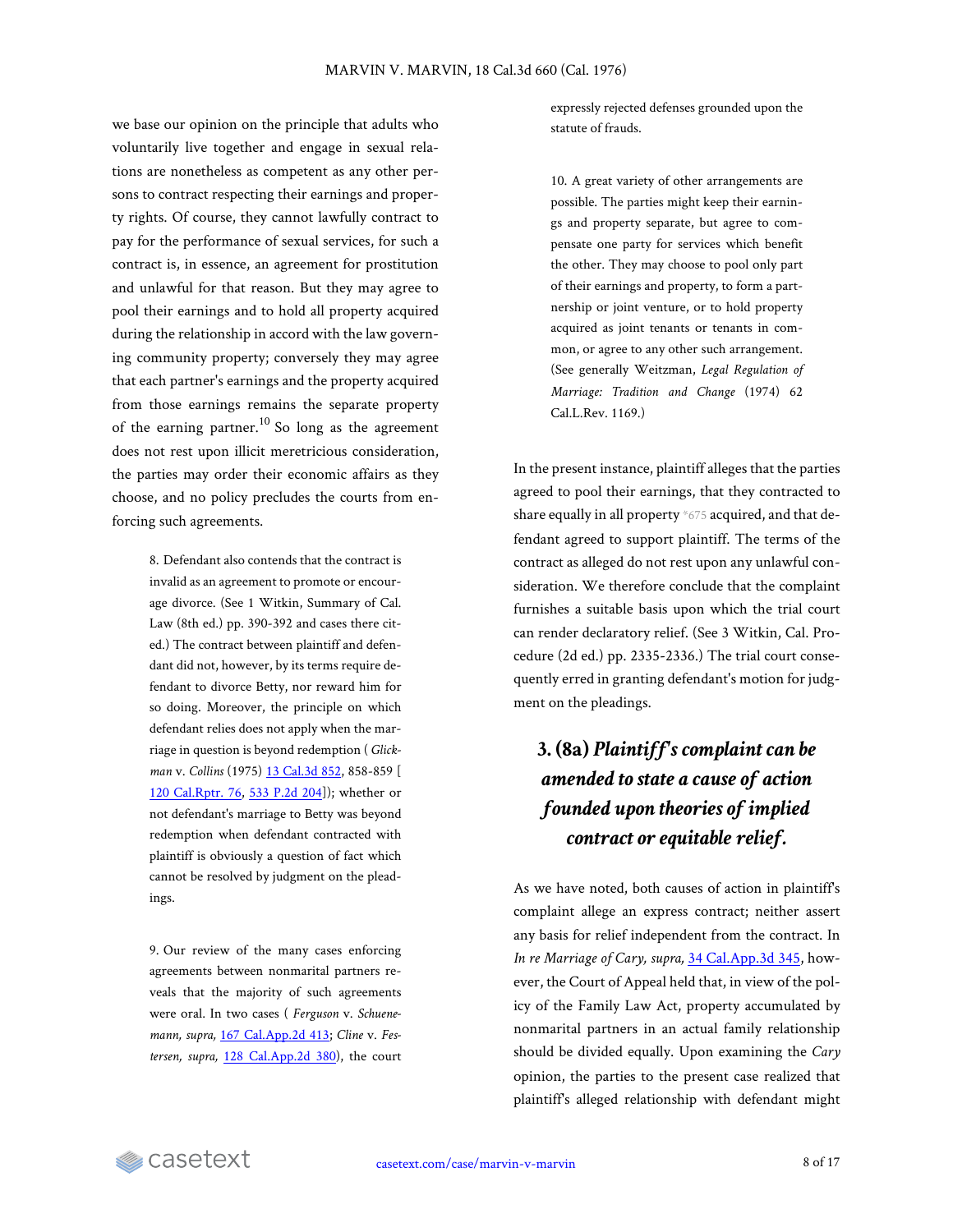arguably support a cause of action independent of any express contract between the parties. The parties have therefore briefed and discussed the issue of the property rights of a nonmarital partner in the absence of an express contract. Although our conclusion that plaintiff's complaint states a cause of action based on an express contract alone compels us to reverse the judgment for defendant, resolution of the *Cary* issue will serve both to guide the parties upon retrial and to resolve a conflict presently manifest in published Court of Appeal decisions.

Both plaintiff and defendant stand in broad agreement that the law should be fashioned to carry out the reasonable expectations of the parties. Plaintiff, however, presents the following contentions: that the decisions prior to *Cary* rest upon implicit and erroneous notions of punishing a party for his or her guilt in entering into a nonmarital relationship, that such decisions result in an inequitable distribution of property accumulated during the relationship, and that *Cary* correctly held that the enactment of the Family Law Act in 1970 overturned those prior decisions. Defendant in response maintains that the prior decisions merely applied common law principles of contract and property to persons who have deliberately elected to remain outside the bounds of the community property system.<sup>11</sup> *Cary,* defendant contends, erred in \*676 holding that the Family Law Act vitiated the force of the prior precedents.

> 11. We note that a deliberate decision to avoid the strictures of the community property system is not the only reason that couples live together without marriage. Some couples may wish to avoid the permanent commitment that marriage implies, yet be willing to share equally any property acquired during the relationship; others may fear the loss of pension, welfare, or tax benefits resulting from marriage (see *Beckman* v. *Mayhew, supra,* [49](https://casetext.com/case/beckman-v-mayhew) [Cal.App.3d](https://casetext.com/case/beckman-v-mayhew) 529). Others may engage in the relationship as a possible prelude to marriage. In lower socio-economic groups the difficulty

and expense of dissolving a former marriage often leads couples to choose a nonmarital relationship; many unmarried couples may also incorrectly believe that the doctrine of common law marriage prevails in California, and thus that they are in fact married. Consequently we conclude that the mere fact that a couple have not participated in a valid marriage ceremony cannot serve as a basis for a court's inference that the couple intend to keep their earnings and property separate and independent; the parties' intention can only be ascertained by a more searching inquiry into the nature of their relationship.

As we shall see from examination of the pre- *Cary* decisions, the truth lies somewhere between the positions of plaintiff and defendant. The classic opinion on this subject is *Vallera* v. *Vallera, supra,* 21 [Cal.2d](https://casetext.com/case/vallera-v-vallera-4) 681. Speaking for a four-member majority, Justice Traynor posed the question: "whether a woman living with a man as his wife but with no genuine belief that she is legally married to him acquires by reason of cohabitation alone the rights of a co-tenant in his earnings and accumulations during the period of their relationship." (21 Cal.2d at p. 684.) Citing *Flanagan* v. *Capital Nat. Bank* (1931) 213 [Cal.](https://casetext.com/case/flanagan-v-capital-nat-bank) 664 [ 3 [P.2d](https://casetext.com/case/flanagan-v-capital-nat-bank) 307], which held that a nonmarital "wife" could not claim that her husband's estate was community property, the majority answered that question "in the negative." (Pp. 684-685.) *Vallera* explains that "Equitable considerations arising from the reasonable expectation of the continuation of benefits attending the status of marriage entered into in good faith are not present in such a case." (P. 685.) In the absence of express contract, *Vallera* concluded, the woman is entitled to share in property jointly accumulated only "in the proportion that her funds contributed toward its acquisition." (P. 685.) Justice Curtis, dissenting, argued that the evidence showed an implied contract under which each party owned an equal interest in property acquired during the relationship.

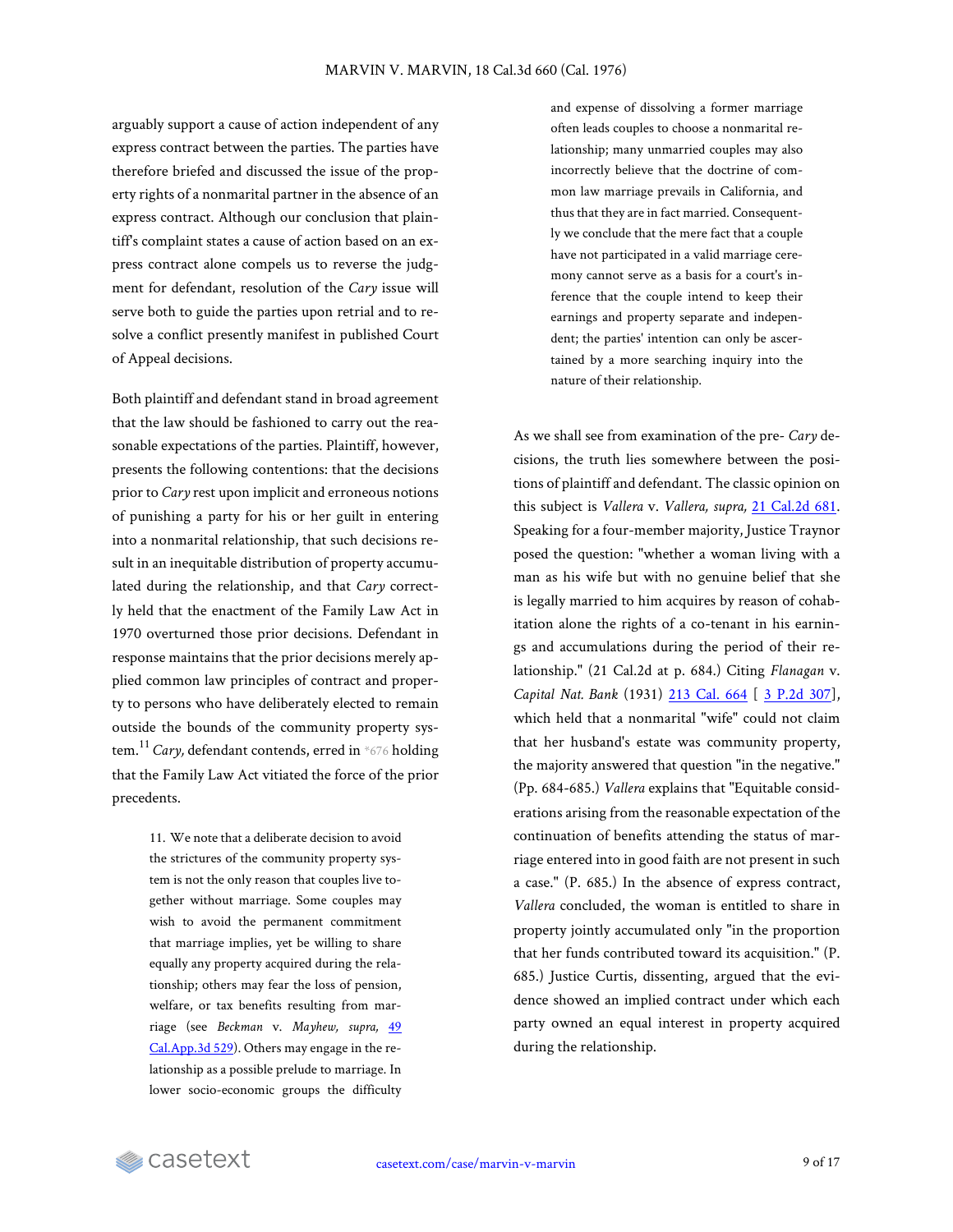The majority opinion in *Vallera* did not expressly bar recovery based upon an implied contract, nor preclude resort to equitable remedies. But Vallera's broad assertion that equitable considerations "are not present" in the case of a nonmarital relationship (21 Cal.2d at p. 685) led the Courts of Appeal to interpret the language to preclude recovery based on such theories. (See *Lazzarevich* v. *Lazzarevich* (1948) 88 [Cal.App.2d](https://casetext.com/case/lazzarevich-v-lazzarevich-3) [708](https://casetext.com/case/lazzarevich-v-lazzarevich-3),

\*677 719 [ 200 [P.2d](https://casetext.com/case/lazzarevich-v-lazzarevich-3) 49]; *Oakley* v. *Oakley* (1947) [82](https://casetext.com/case/oakley-v-oakley-1) [Cal.App.2d 188](https://casetext.com/case/oakley-v-oakley-1), 191-192 [ [185 P.2d 848\]](https://casetext.com/case/oakley-v-oakley-1).)<sup>12</sup>

> 12. The cases did not clearly determine whether a nonmarital partner could recover in quantum meruit for the reasonable value of services rendered. But when we affirmed a trial court ruling denying recovery in *Hill* v. *Estate of Westbrook, supra,* 39 [Cal.2d](https://casetext.com/case/hill-v-estate-of-westbrook) 458, we did so in part on the ground that whether the partner "rendered her services because of expectation of monetary reward" (p. 462) was a question of fact resolved against her by the trial court — thus implying that in a proper case the court would allow recovery based on quantum meruit.

Consequently, when the issue of the rights of a nonmarital partner reached this court in *Keene* v. *Keene* (1962) 57 [Cal.2d](https://casetext.com/case/keene-v-keene) 657 [ 21 [Cal.Rptr.](https://casetext.com/case/keene-v-keene) 593, 371 [P.2d](https://casetext.com/case/keene-v-keene) 329], the claimant forwent reliance upon theories of contract implied in law or fact. Asserting that she had worked on her partner's ranch and that her labor had enhanced its value, she confined her cause of action to the claim that the court should impress a resulting trust on the property derived from the sale of the ranch. The court limited its opinion accordingly, rejecting her argument on the ground that the rendition of services gives rise to a resulting trust only when the services aid in acquisition of the property, not in its subsequent improvement. (57 Cal.2d at p. 668.) Justice Peters, dissenting, attacked the majority's distinction between the rendition of services and the contribution of funds or property; he maintained that both property and services furnished valuable consideration, and potentially afforded the ground for a resulting trust.

This failure of the courts to recognize an action by a nonmarital partner based upon implied contract, or to grant an equitable remedy, contrasts with the judicial treatment of the putative spouse. Prior to the enactment of the Family Law Act, no statute granted rights to a putative spouse.<sup>13</sup> The courts accordingly fashioned a variety of remedies by judicial decision. Some cases permitted the putative spouse to recover half the property on a theory that the conduct of the parties implied an agreement of partnership or joint venture. (See *Estate of Vargas* (1974) 36 [Cal.App.3d](https://casetext.com/case/estate-of-vargas) 714, 717-718 [ 111 [Cal.Rptr.](https://casetext.com/case/estate-of-vargas) 779]; *Sousa* v. *Freitas* (1970) [10](https://casetext.com/case/sousa-v-freitas) [Cal.App.3d](https://casetext.com/case/sousa-v-freitas) 660, 666 [ 89 [Cal.Rptr.](https://casetext.com/case/sousa-v-freitas) 485].) Others permitted the spouse to recover the reasonable value of rendered services, less the value of support received. (See *Sanguinetti* v. *Sanguinetti* (1937) 9 [Cal.2d](https://casetext.com/case/sanguinetti-v-sanguinetti-2) 95, \*678 100-102  $\left[ \frac{69 \text{ P.2d } 845, 111 \text{ A.L.R. } 342 \right]$  $\left[ \frac{69 \text{ P.2d } 845, 111 \text{ A.L.R. } 342 \right]$  $\left[ \frac{69 \text{ P.2d } 845, 111 \text{ A.L.R. } 342 \right]$ .)<sup>14</sup> Finally, decisions affirmed the power of a court to employ equitable principles to achieve a fair division of property acquired during putative marriage. ( *Coats* v. *Coats* (1911) 160 [Cal.](https://casetext.com/case/coats-v-coats) 671, 677-678 [ [118](https://casetext.com/case/coats-v-coats) P. 441]; *Caldwell* v. *Odisio* (1956) 142 [Cal.App.2d](https://casetext.com/case/caldwell-v-odisio) 732, 735 [ 299 P.2d  $14$ ].)<sup>15</sup>

> 13. The Family Law Act, in Civil Code section 4452, classifies property acquired during a putative marriage as "`quasi-marital property,'" and requires that such property be divided upon dissolution of the marriage in accord with Civil Code section 4800

> 14. The putative spouse need not prove that he rendered services in expectation of monetary reward in order to recover the reasonable value of those services. ( *Sanguinetti* v. *Sanguinetti, supra,* [9 Cal.2d 95, 100](https://casetext.com/case/sanguinetti-v-sanguinetti-2#p100).)

> 15. The contrast between principles governing nonmarital and putative relationships appears most strikingly in *Lazzarevich* v. *Lazzare-*

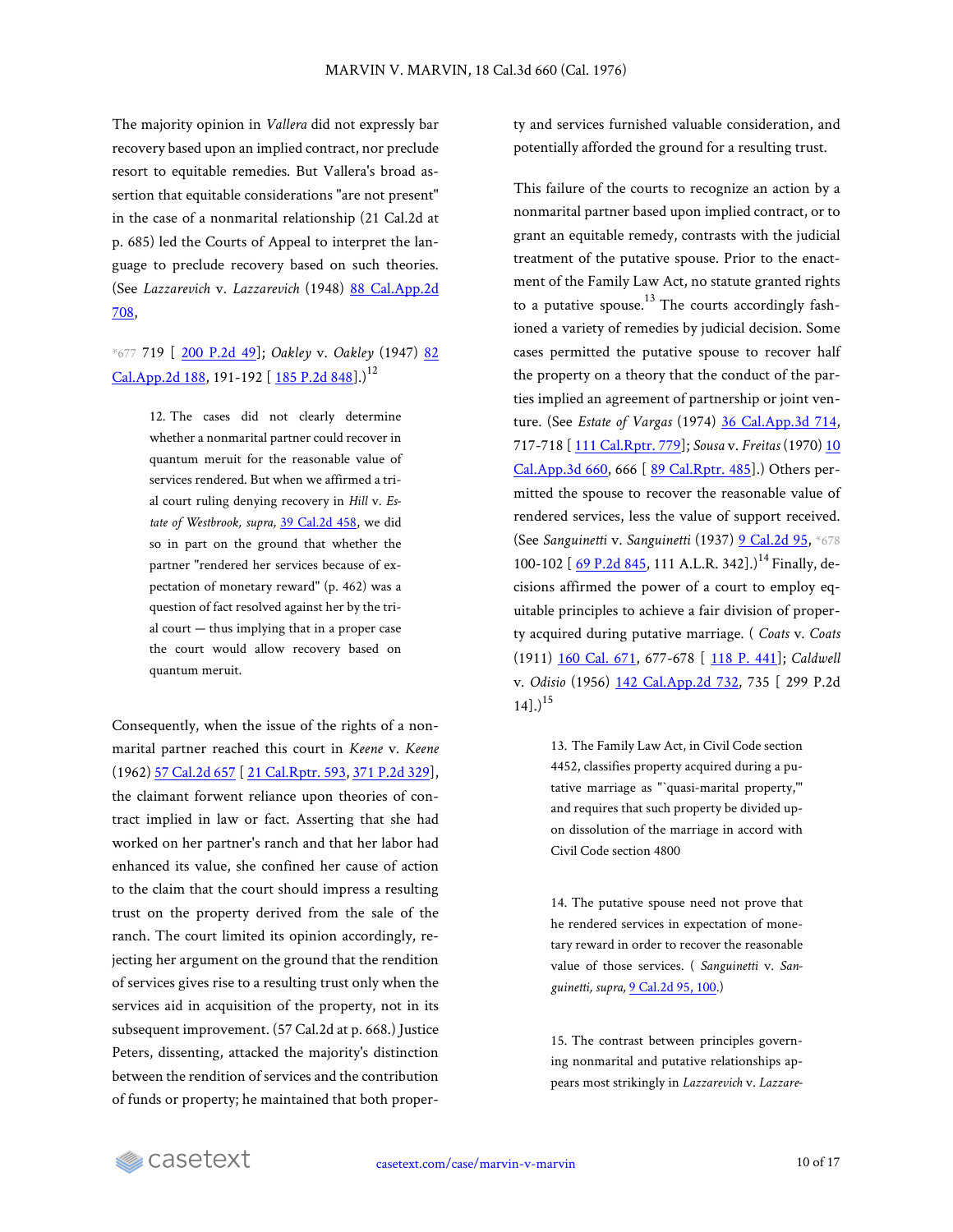*vich, supra,* 88 [Cal.App.2d](https://casetext.com/case/lazzarevich-v-lazzarevich-3) 708. When Mrs. Lazzarevich sued her husband for divorce in 1945, she discovered to her surprise that she was not lawfully married to him. She nevertheless reconciled with him, and the Lazzareviches lived together for another year before they finally separated. The court awarded her recovery for the reasonable value of services rendered, less the value of support received, until she discovered the invalidity of the marriage, but denied recovery for the same services rendered after that date.

Thus in summary, the cases prior to *Cary* exhibited a schizophrenic inconsistency. By enforcing an express contract between nonmarital partners unless it rested upon an unlawful consideration, the courts applied a common law principle as to contracts. Yet the courts disregarded the common law principle that holds that implied contracts can arise from the conduct of the parties.<sup>16</sup> Refusing to enforce such contracts, the courts spoke of leaving the parties "in the position in which they had placed themselves" ( *Oakley* v. *Oakley, supra,* 82 [Cal.App.2d](https://casetext.com/case/oakley-v-oakley-1#p192) 188, 192), just as if they were guilty parties *in pari delicto.*

> 16. "Contracts may be express or implied. These terms however do not denote different kinds of contracts, but have reference to the evidence by which the agreement between the parties is shown. If the agreement is shown by the direct words of the parties, spoken or written, the contract is said to be an express one. But if such agreement can only be shown by the acts and conduct of the parties, interpreted in the light of the subject matter and of the surrounding circumstances, then the contract is an implied one." ( *Skelly* v. *Bristol Sav. Bank* (1893) 63 Conn. 83 [26 A. [474](https://casetext.com/case/skelly-v-bristol-savings-bank)], quoted in 1 Corbin, Contracts (1963) p. 41.) Thus, as Justice Schauer observed in *Desny* v. *Wilder* (1956) 46 [Cal.2d](https://casetext.com/case/desny-v-wilder) 715 [ 299 [P.2d](https://casetext.com/case/desny-v-wilder) 257], in a sense all contracts made in fact, as distinguished from quasi-contractual obligations, are express contracts, differing only in the manner in which the assent of the parties is

expressed and proved. (See 46 Cal.2d at pp. 735-736.)

Justice Curtis noted this inconsistency in his dissenting opinion in *Vallera,* pointing out that "if an express agreement will be enforced, there is no legal or just reason why an implied agreement to share the prop-erty cannot be enforced." (21 [Cal.2d](https://casetext.com/case/vallera-v-vallera-4#p686) 681, 686; see Bruch, *Property Rights of De Facto Spouses Including Thoughts on the Value of Homemakers' Services* (1976) 10 Family L.Q. 101, 117-121.) And in *Keene* v. *Keene, supra,* 57 [Cal.2d](https://casetext.com/case/keene-v-keene) 657, Justice Peters observed that if the \*679 man and woman "were not illegally living together . . . it would be a plain business relationship and a contract would be implied." (Dis. opn. at p. 672.)

Still another inconsistency in the prior cases arises from their treatment of property accumulated through joint effort. To the extent that a partner had contributed *funds* or *property,* the cases held that the partner obtains a proportionate share in the acquisition, despite the lack of legal standing of the relationship. ( *Vallera* v. *Vallera, supra,* 21 Cal.2d at p. 685; see *Weak* v. *Weak, supra,* 202 [Cal.App.2d](https://casetext.com/case/weak-v-weak#p639) 632, 639.) Yet courts have refused to recognize just such an interest based upon the contribution of *services.* As Justice Curtis points out "Unless it can be argued that a woman's services as cook, housekeeper, and homemaker are valueless, it would seem logical that if, when she contributes money to the purchase of property, her interest will be protected, then when she contributes her services in the home, her interest in property accumulated should be protected." ( *Vallera* v. *Vallera, supra,* 21 Cal.2d 681, [686-687](https://casetext.com/case/vallera-v-vallera-4#p686) (dis. opn.); see Bruch, *op. cit., supra,* 10 Family L.Q. 101, 110-114; Article, *Illicit Cohabitation: The Impact of the Vallera and Keene Cases on the Rights of the Meretricious Spouse* (1973) 6 U.C. Davis L.Rev. 354, 369-370; Comment (1972) 48 Wn.L.Rev. 635, 641.)

Thus as of 1973, the time of the filing of *In re Marriage of Cary, supra,* 34 [Cal.App.3d](https://casetext.com/case/in-re-marriage-of-cary) 345, the cases apparently held that a nonmarital partner who rendered services

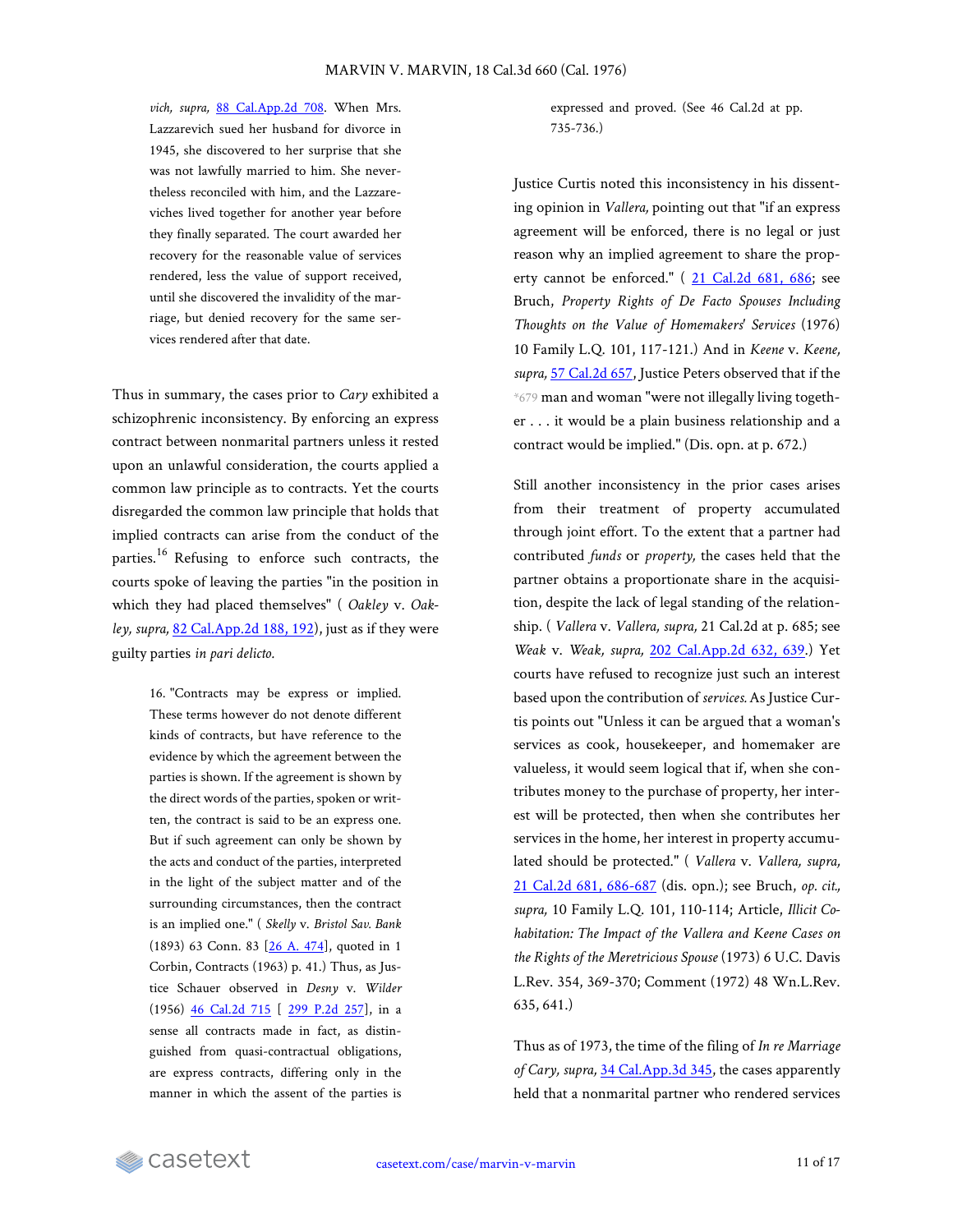in the absence of express contract could assert no right to property acquired during the relationship. The facts of *Cary* demonstrated the unfairness of that rule.

Janet and Paul Cary had lived together, unmarried, for more than eight years. They held themselves out to friends and family as husband and wife, reared four children, purchased a home and other property, obtained credit, filed joint income tax returns, and otherwise conducted themselves as though they were married. Paul worked outside the home, and Janet generally cared for the house and children.

In 1971 Paul petitioned for "nullity of the marriage." $17$ Following a hearing on that petition, the trial court awarded Janet half the property acquired during the relationship, although all such property was traceable to Paul's earnings. The Court of Appeal affirmed the award. \*680

> 17. The Court of Appeal opinion in *In re Marriage of Cary, supra,* does not explain why Paul Cary filed his action as a petition for nullity. Briefs filed with this court, however, suggest that Paul may have been seeking to assert rights as a putative spouse. In the present case, on the other hand, neither party claims the status of an actual or putative spouse. Under such circumstances an action to adjudge "the marriage" in the instant case a nullity would be pointless and could not serve as a device to adjudicate contract and property rights arising from the parties' nonmarital relationship. Accordingly, plaintiff here correctly chose to assert her rights by means of an ordinary civil action.

Reviewing the prior decisions which had denied relief to the homemaking partner, the Court of Appeal reasoned that those decisions rested upon a policy of punishing persons guilty of cohabitation without marriage. The Family Law Act, the court observed, aimed to eliminate fault or guilt as a basis for dividing marital property. But once fault or guilt is excluded, the court reasoned, nothing distinguishes the property rights of a nonmarital "spouse" from those of a putative spouse. Since the latter is entitled to half the "`quasi marital property'" (Civ. Code, § 4452), the Court of Appeal concluded that, giving effect to the policy of the Family Law Act, a nonmarital cohabitator should also be entitled to half the property accumulated during an "actual family relationship." (34 Cal.App.3d at p.  $353.$ )<sup>18</sup> \*681 *Cary* met with a mixed reception in other appellate districts. In *Estate of Atherley, supra,* [44](https://casetext.com/case/estate-of-atherley) [Cal.App.3d](https://casetext.com/case/estate-of-atherley) 758, the Fourth District agreed with *Cary* that under the Family Law Act a nonmarital partner in an actual family relationship enjoys the same right to an equal division of property as a putative spouse. In *Beckman* v. *Mayhew, supra,* 49 [Cal.App.3d](https://casetext.com/case/beckman-v-mayhew) 529, however, the Third District rejected *Cary* on the ground that the Family Law Act was not intended to change California law dealing with nonmarital relationships.

> 18. The court in *Cary* also based its decision upon an analysis of Civil Code section 4452, which specifies the property rights of a putative spouse. Section 4452 states that if the "court finds that either party or both parties believed in good faith that the marriage was valid, the court should declare such party or parties to have the status of a putative spouse, and, . . . shall divide, in accordance with Section 4800, that property acquired during the union. . . ." Since section 4800 requires an equal division of community property, *Cary* interpreted section 4452 to require an equal division of the property of a putative marriage, so long as one spouse believed in good faith that the marriage was valid. Thus under section 4452, *Cary* concluded, the "guilty spouse" (the spouse who knows the marriage is invalid) has the same right to half the property as does the "innocent" spouse.

> *Cary* then reasoned that if the "guilty" spouse to a putative marriage is entitled to one-half the marital property, the "guilty" partner in a nonmarital relationship should also receive one-half of the property. Otherwise, the court stated, "We should be obliged to presume a legislative intent that a person, who by deceit

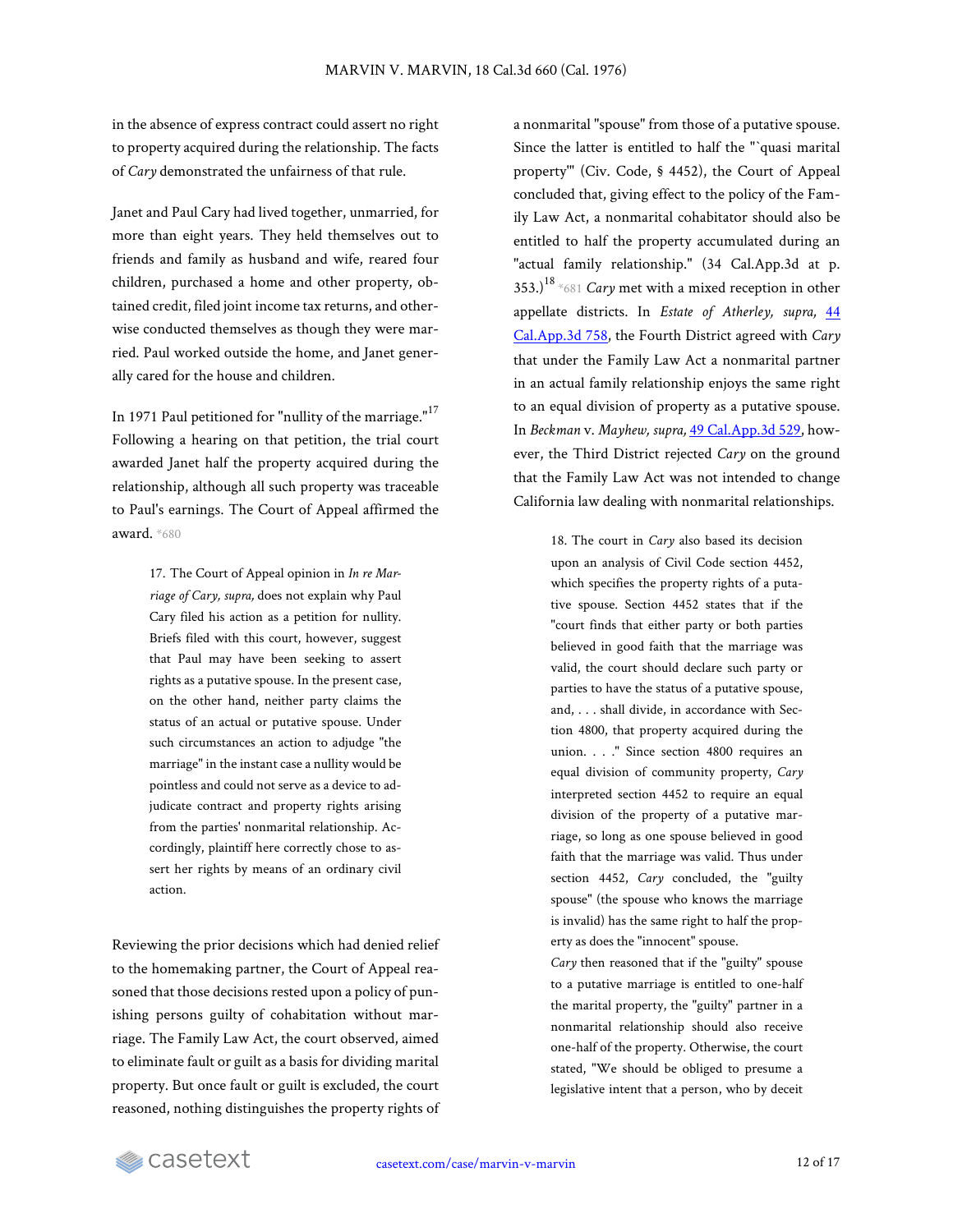leads another to believe a valid marriage exists between them, shall be legally guaranteed half of the property they acquire even though most, or all, may have resulted from the earnings of the blameless partner. At the same time we must infer an inconsistent legislative intent that two persons who, candidly with each other, enter upon an unmarried family relationship, shall be denied any judicial aid whatever in the assertion of otherwise valid property rights." (34 Cal.App.3d at p. 352.)

This reasoning in *Cary* has been criticized by commentators. (See Note, *op. cit., supra,* 25 Hastings L.J. 1226, 1234-1235; Comment, *In re Marriage of Carey* [ *sic*]: *The End of the Putative-Meretricious Spouse Distinction in California* (1975) 12 San Diego L.Rev. 436, 444-446.) The commentators note that Civil Code section 4455 provides that an "innocent" party to a putative marriage can recover spousal support, from which they infer that the Legislature intended to give only the "innocent" spouse a right to one-half of the quasi-marital property under section 4452

We need not now resolve this dispute concerning the interpretation of section 4452 Even if *Cary* is correct in holding that a "guilty" putative spouse has a right to one-half of the marital property, it does not necessarily follow that a nonmarital partner has an identical right. In a putative marriage the parties will arrange their economic affairs with the expectation that upon dissolution the property will be divided equally. If a "guilty" putative spouse receives one-half of the property under section 4452, no expectation of the "innocent" spouse has been frustrated. In a nonmarital relationship, on the other hand, the parties may expressly or tacitly determine to order their economic relationship in some other manner, and to impose community property principles regardless of such understanding may frustrate the parties' expectations.

**(9)** If *Cary* is interpreted as holding that the Family Law Act requires an equal division of property accumulated in nonmarital "actual family relationships,"

then we agree with *Beckman* v. *Mayhew* that *Cary* distends the act. No language in the Family Law Act addresses the property rights of nonmarital partners, and nothing in the legislative history of the act suggests that the Legislature considered that subject.<sup>19</sup> The delineation of the rights of nonmarital partners before 1970 had been fixed entirely by judicial decision; we see no reason to believe that the Legislature, by enacting the Family Law Act, intended to change that state of affairs.

> 19. Despite the extensive material available on the legislative history of the Family Law Act neither *Cary* nor plaintiff cites any reference which suggests that the Legislature ever considered the issue of the property rights of nonmarital partners, and our independent examination has uncovered no such reference.

But although we reject the reasoning of *Cary* and *Atherley,* we share the perception of the *Cary* and *Atherley* courts that the application of former precedent in the factual setting of those cases would work an unfair distribution of the property accumulated by the couple. Justice Friedman in *Beckman* v. *Mayhew, supra,* 49 [Cal.App.3d](https://casetext.com/case/beckman-v-mayhew#p535) 529, 535, also questioned the continued viability of our decisions in *Vallera* and *Keene;* commentators have argued the need to reconsider those precedents. $^{20}$  We should not, therefore, reject the authority of *Cary* and *Atherley* without also examining the deficiencies in the former law which led to those decisions. \*682

> 20. See Bruch, *op. cit., supra,* 10 Family L.Q. 101, 113; Article, *op. cit., supra,* 6 U.C. Davis L.Rev. 354; Comment (1975) 6 Golden Gate L.Rev. 179, 197-201; Comment, *op. cit., supra,* 12 San Diego L.Rev. 436; Note, *op. cit., supra,* 25 Hastings L.J. 1226, 1246.

The principal reason why the pre- *Cary* decisions result in an unfair distribution of property inheres in the court's refusal to permit a nonmarital partner to as-

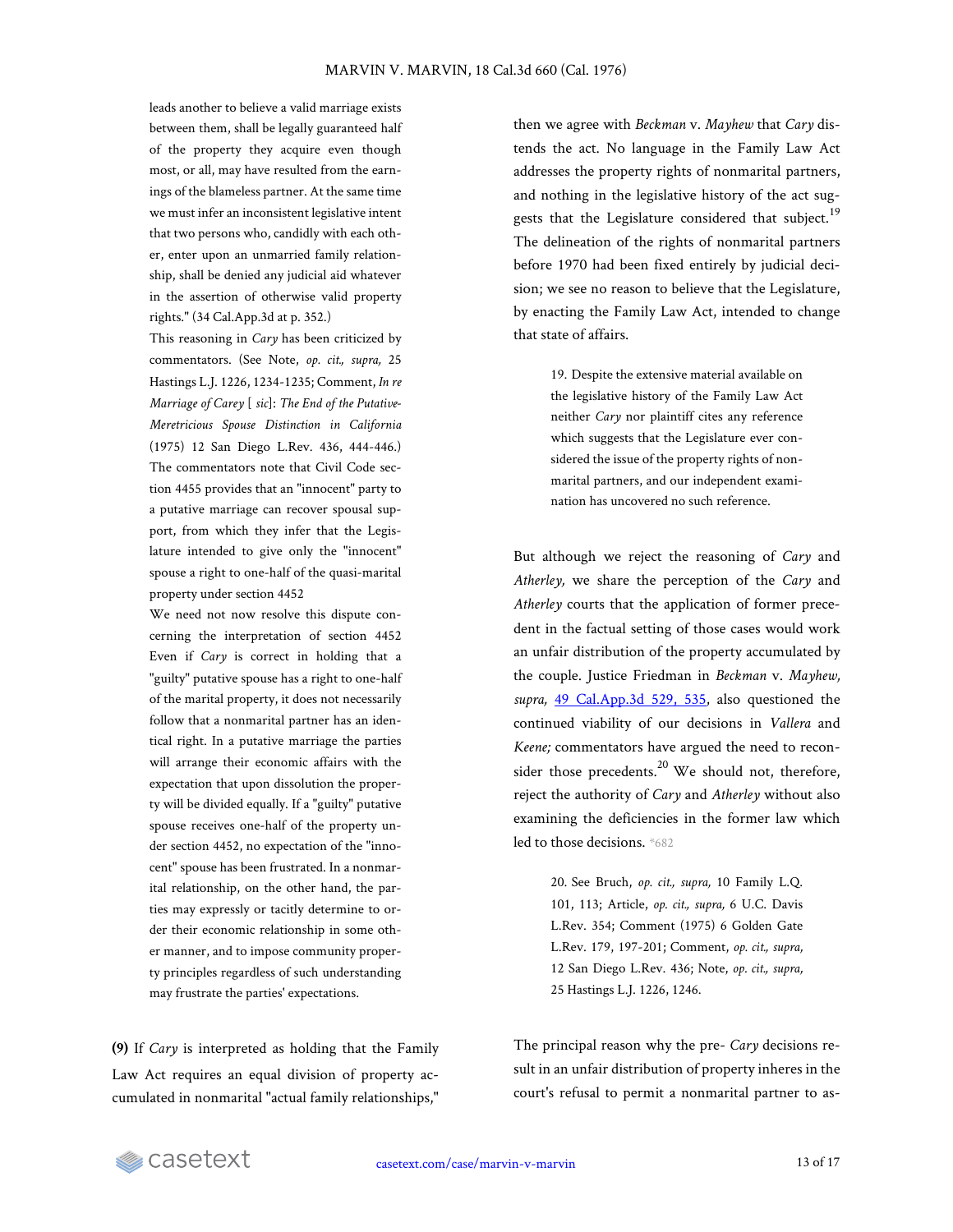sert rights based upon accepted principles of implied contract or equity. We have examined the reasons advanced to justify this denial of relief, and find that none have merit.

First, we note that the cases denying relief do not rest their refusal upon any theory of "punishing" a "guilty" partner. Indeed, to the extent that denial of relief "punishes" one partner, it necessarily rewards the other by permitting him to retain a disproportionate amount of the property. Concepts of "guilt" thus cannot justify an unequal division of property between two equally "guilty" persons.<sup>21</sup>

> 21. Justice Finley of the Washington Supreme Court explains: "Under such circumstances [the dissolution of a nonmarital relationship], this court and the courts of other jurisdictions have, in effect, sometimes said, `We will wash our hands of such disputes. The parties should and must be left to their own devices, just where they find themselves.' To me, such pronouncements seem overly fastidious and a bit fatuous. They are unrealistic and, among other things, ignore the fact that an unannounced (but nevertheless effective and binding) rule of law is inherent in any such terminal statements by a court of law. The unannounced but inherent rule is simply that the party who has title, or in some instances who is in possession, will enjoy the rights of ownership of the property concerned. The rule often operates to the great advantage of the cunning and the shrewd, who wind up with possession of the property, or title to it in their names, at the end of a so-called meretricious relationship. So, although the courts proclaim that they will have nothing to do with such matters, the proclamation in itself establishes, as to the parties involved, an effective and binding rule of law which tends to operate purely by accident or perhaps by reason of the cunning, anticipatory designs of just one of the parties." ( *West* v. *Knowles* (1957) 50 [Wn.2d](https://casetext.com/case/west-v-knowles) 311 [ [311](https://casetext.com/case/west-v-knowles) [P.2d 689](https://casetext.com/case/west-v-knowles), 692] (conc. opn.).)

Other reasons advanced in the decisions fare no better. The principal argument seems to be that "[e]quitable considerations arising from the reasonable expectation of . . . benefits attending the status of marriage . . . are not present [in a nonmarital relationship]." ( *Vallera* v. *Vallera, supra,* 21 Cal. 2d at p. 685.) But, although parties to a nonmarital relationship obviously cannot have based any expectations upon the belief that they were married, other expectations and equitable considerations remain. The parties may well expect that property will be divided in accord with the parties' own tacit understanding and that in the absence of such understanding the courts will fairly apportion property accumulated through mutual effort. We need not treat nonmarital partners as putatively married persons in order to apply principles of implied contract, or extend equitable remedies; we need to treat them only as we do any other unmarried persons.<sup>22</sup> \*683

> 22. In some instances a confidential relationship may arise between nonmarital partners, and economic transactions between them should be governed by the principles applicable to such relationships.

The remaining arguments advanced from time to time to deny remedies to the nonmarital partners are of less moment. There is no more reason to presume that services are contributed as a gift than to presume that funds are contributed as a gift; in any event the better approach is to presume, as Justice Peters suggested, "that the parties intend to deal fairly with each other." ( *Keene* v. *Keene, supra,* 57 [Cal.2d](https://casetext.com/case/keene-v-keene#p674) 657, 674 (dissenting opn.); see Bruch, *op. cit., supra,* 10 Family L.Q. 101, 113.)

The argument that granting remedies to the nonmarital partners would discourage marriage must fail; as *Cary* pointed out, "with equal or greater force the point might be made that the pre-1970 rule was calculated to cause the income-producing partner to avoid marriage and thus retain the benefit of all of his or her

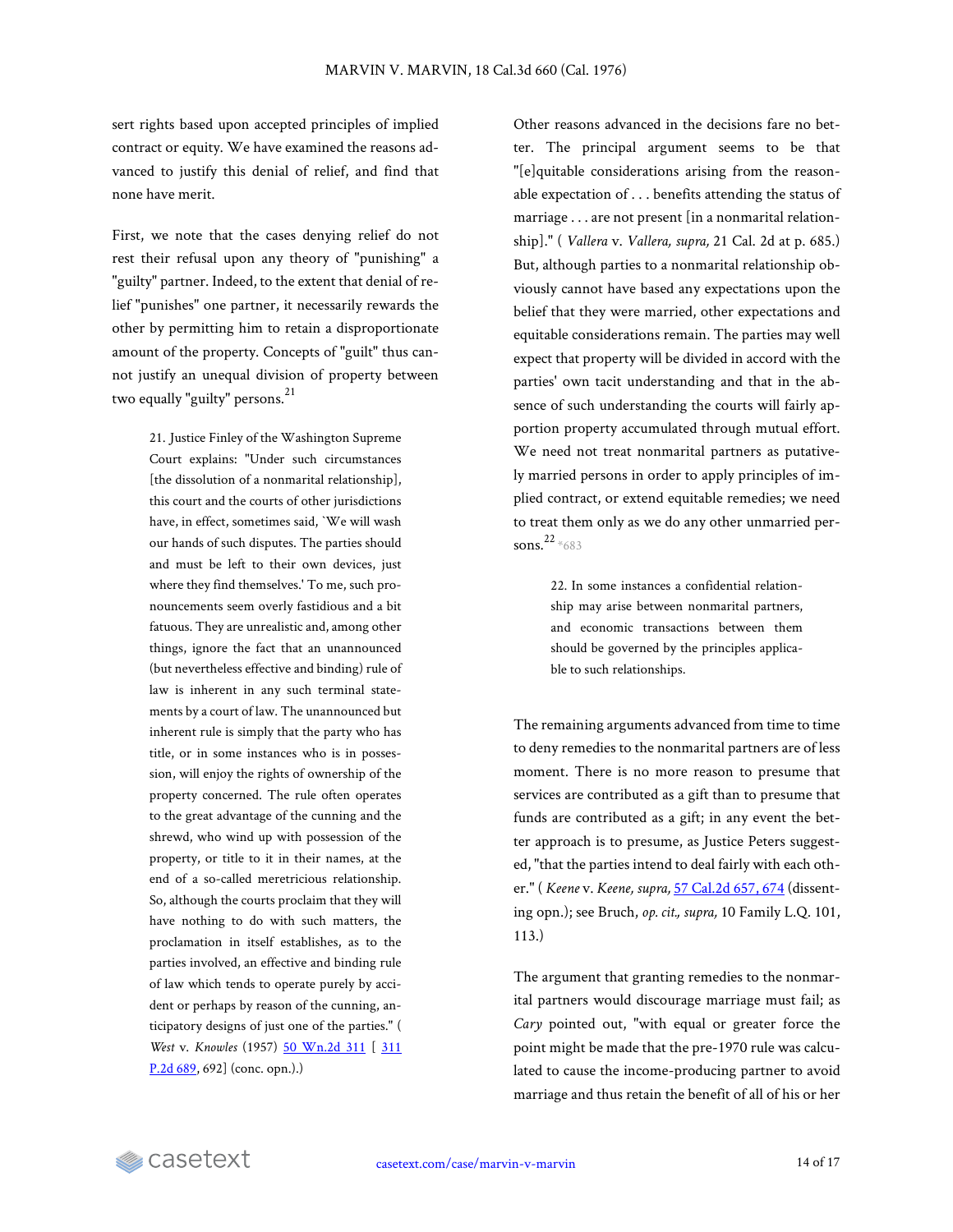accumulated earnings." (34 Cal.App.3d at p. 353.) Although we recognize the well-established public policy to foster and promote the institution of marriage (see *Deyoe* v. *Superior Court* (1903) 140 [Cal.](https://casetext.com/case/deyoe-v-superior-court) 476, 482 [ [74](https://casetext.com/case/deyoe-v-superior-court) P. 28]), perpetuation of judicial rules which result in an inequitable distribution of property accumulated during a nonmarital relationship is neither a just nor an effective way of carrying out that policy.

In summary, we believe that the prevalence of nonmarital relationships in modern society and the social acceptance of them, marks this as a time when our courts should by no means apply the doctrine of the unlawfulness of the so-called meretricious relationship to the instant case. As we have explained, the nonenforceability of agreements expressly providing for meretricious conduct rested upon the fact that such conduct, as the word suggests, pertained to and encompassed prostitution. To equate the nonmarital relationship of today to such a subject matter is to do violence to an accepted and wholly different practice.

We are aware that many young couples live together without the solemnization of marriage, in order to make sure that they can successfully later undertake marriage. This trial period, $^{23}$  preliminary to marriage, serves as some assurance that the marriage will not subsequently end in dissolution to the harm of both parties. We are aware, as we have stated, of the pervasiveness of nonmarital relationships in other situations. \*684

> 23. Toffler, Future Shock (Bantam Books, 1971) page 253.

The mores of the society have indeed changed so radically in regard to cohabitation that we cannot impose a standard based on alleged moral considerations that have apparently been so widely abandoned by so many. Lest we be misunderstood, however, we take this occasion to point out that the structure of society itself largely depends upon the institution of marriage, and nothing we have said in this opinion should be

taken to derogate from that institution. The joining of the man and woman in marriage is at once the most socially productive and individually fulfilling relationship that one can enjoy in the course of a lifetime.

**(8b)** We conclude that the judicial barriers that may stand in the way of a policy based upon the fulfillment of the reasonable expectations of the parties to a nonmarital relationship should be removed. As we have explained, the courts now hold that express agreements will be enforced unless they rest on an unlawful meretricious consideration. We add that in the absence of an express agreement, the courts may look to a variety of other remedies in order to protect the parties' lawful expectations.<sup>24</sup>

> 24. We do not seek to resurrect the doctrine of common law marriage, which was abolished in California by statute in 1895. (See *Norman* v. *Thomson* (1898) 121 Cal. 620, 628 [54 P. 143]; *Estate of Abate* (1958) [166](https://casetext.com/case/estate-of-abate) [Cal.App.2d](https://casetext.com/case/estate-of-abate) 282, 292 [ 333 [P.2d](https://casetext.com/case/estate-of-abate) 200].) Thus we do not hold that plaintiff and defendant were "married," nor do we extend to plaintiff the rights which the Family Law Act grants valid or putative spouses; we hold only that she has the same rights to enforce contracts and to assert her equitable interest in property acquired through her effort as does any other unmarried person.

The courts may inquire into the conduct of the parties to determine whether that conduct demonstrates an implied contract or implied agreement of partnership or joint venture (see *Estate of Thornton* (1972) [81](https://casetext.com/case/in-re-estate-of-thornton-3) [Wn.2d](https://casetext.com/case/in-re-estate-of-thornton-3) 72 [ 499 [P.2d](https://casetext.com/case/in-re-estate-of-thornton-3) 864]), or some other tacit understanding between the parties. The courts may, when appropriate, employ principles of constructive trust (see *Omer* v. *Omer* (1974) 11 Wn. [App.](https://casetext.com/case/omer-v-omer-1) 386 [ [523](https://casetext.com/case/omer-v-omer-1) [P.2d](https://casetext.com/case/omer-v-omer-1) 957]) or resulting trust (see *Hyman* v. *Hyman* (Tex.Civ.App. 1954) 275 [S.W.2d](https://casetext.com/case/hyman-v-hyman-11) 149). Finally, a nonmarital partner may recover in quantum meruit for the reasonable value of household services rendered less the reasonable value of support received if he can

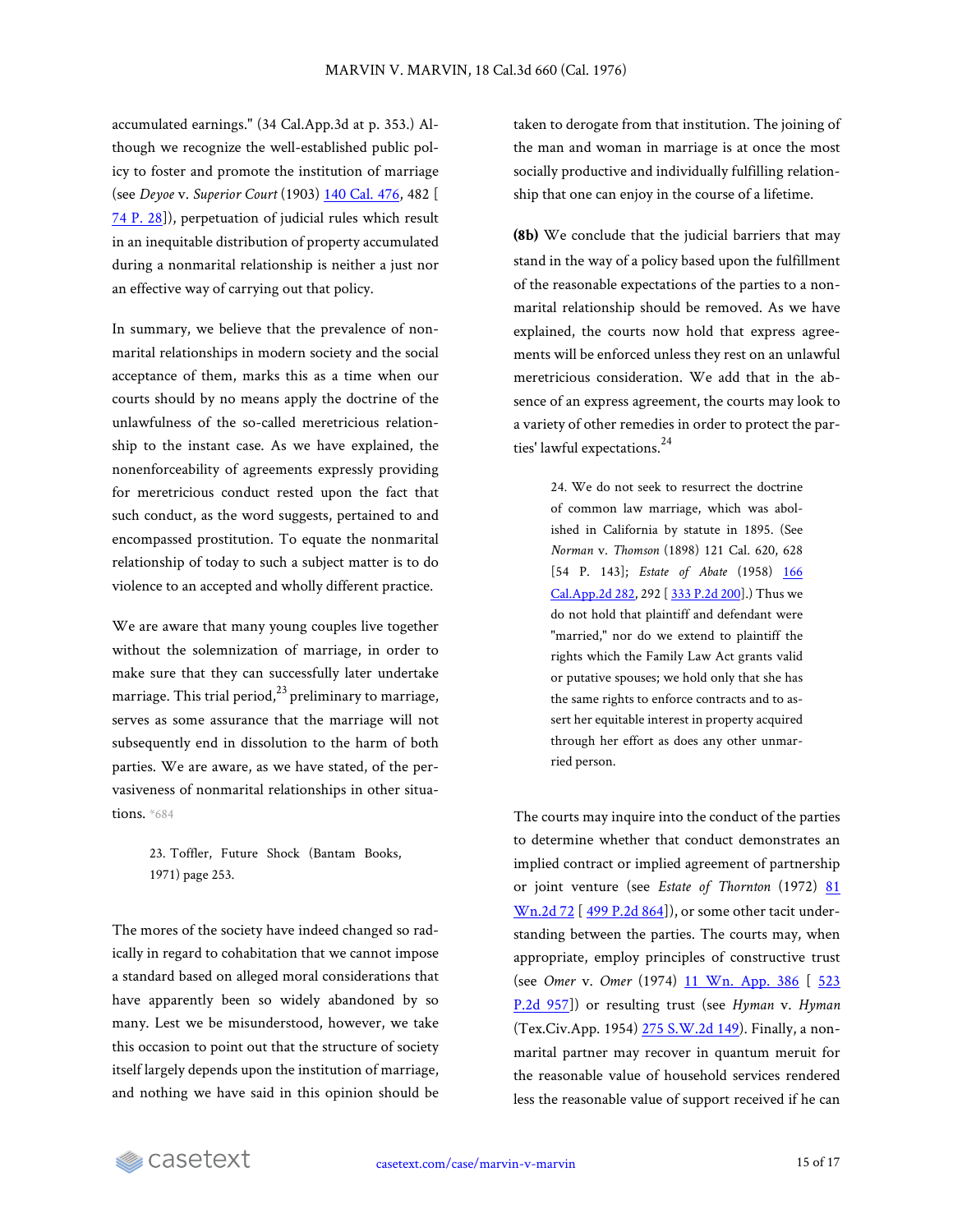show that he rendered services with the expectation of monetary reward. (See *Hill* v. *Estate of Westbrook, supra,* 39 Cal. 2d 458, 462.)<sup>25</sup>

> 25. Our opinion does not preclude the evolution of additional equitable remedies to protect the expectations of the parties to a nonmarital relationship in cases in which existing remedies prove inadequate; the suitability of such remedies may be determined in later cases in light of the factual setting in which they arise.

Since we have determined that plaintiff's complaint states a cause of action for breach of an express contract, and, as we have explained, can \*685 be amended to state a cause of action independent of allegations of express contract,  $^{26}$  we must conclude that the trial court erred in granting defendant a judgment on the pleadings.

> 26. We do not pass upon the question whether, in the absence of an express or implied contractual obligation, a party to a nonmarital relationship is entitled to support payments from the other party after the relationship terminates.

The judgment is reversed and the cause remanded for further proceedings consistent with the views expressed herein.<sup>27</sup>

> 27. We wish to commend the parties and amici for the exceptional quality of the briefs and argument in this case.

Wright, C.J., McComb, J., Mosk, J., Sullivan, J., and Richardson, J., concurred.

### CLARK, J., Concurring and Dissenting.

The majority opinion properly permit recovery on the basis of either express or implied in fact agreement between the parties. These being the issues presented, their resolution requires reversal of the judgment. Here, the opinion should stop.

This court should not attempt to determine all anticipated rights, duties and remedies within every meretricious relationship — particularly in vague terms. Rather, these complex issues should be determined as each arises in a concrete case.

The majority broadly indicate that a party to a meretricious relationship may recover on the basis of equitable principles and in quantum meruit. However, the majority fail to advise us of the circumstances permitting recovery, limitations on recovery, or whether their numerous remedies are cumulative or exclusive. Conceivably, under the majority opinion a party may recover half of the property acquired during the relationship on the basis of general equitable principles, recover a bonus based on specific equitable considerations, and recover a second bonus in quantum meruit.

The general sweep of the majority opinion raises but fails to answer several questions. First, because the Legislature specifically excluded some parties to a meretricious relationship from the equal division rule of Civil Code section 4452, is this court now free to create an equal division rule? Second, upon termination of the relationship, is it equitable to impose the economic obligations of lawful spouses on \*686 meretricious parties when the latter may have rejected matrimony to avoid such obligations? Third, does not application of equitable principles — necessitating examination of the conduct of the parties — violate the spirit of the Family Law Act of 1969, designed to eliminate the bitterness and acrimony resulting from the former fault system in divorce? Fourth, will not application of equitable principles reimpose upon trial courts the unmanageable burden of arbitrating domestic disputes? Fifth, will not a quantum meruit system of compensation for services — discounted by benefits received — place meretricious spouses in a better position than lawful spouses? Sixth, if a quantum meruit system is